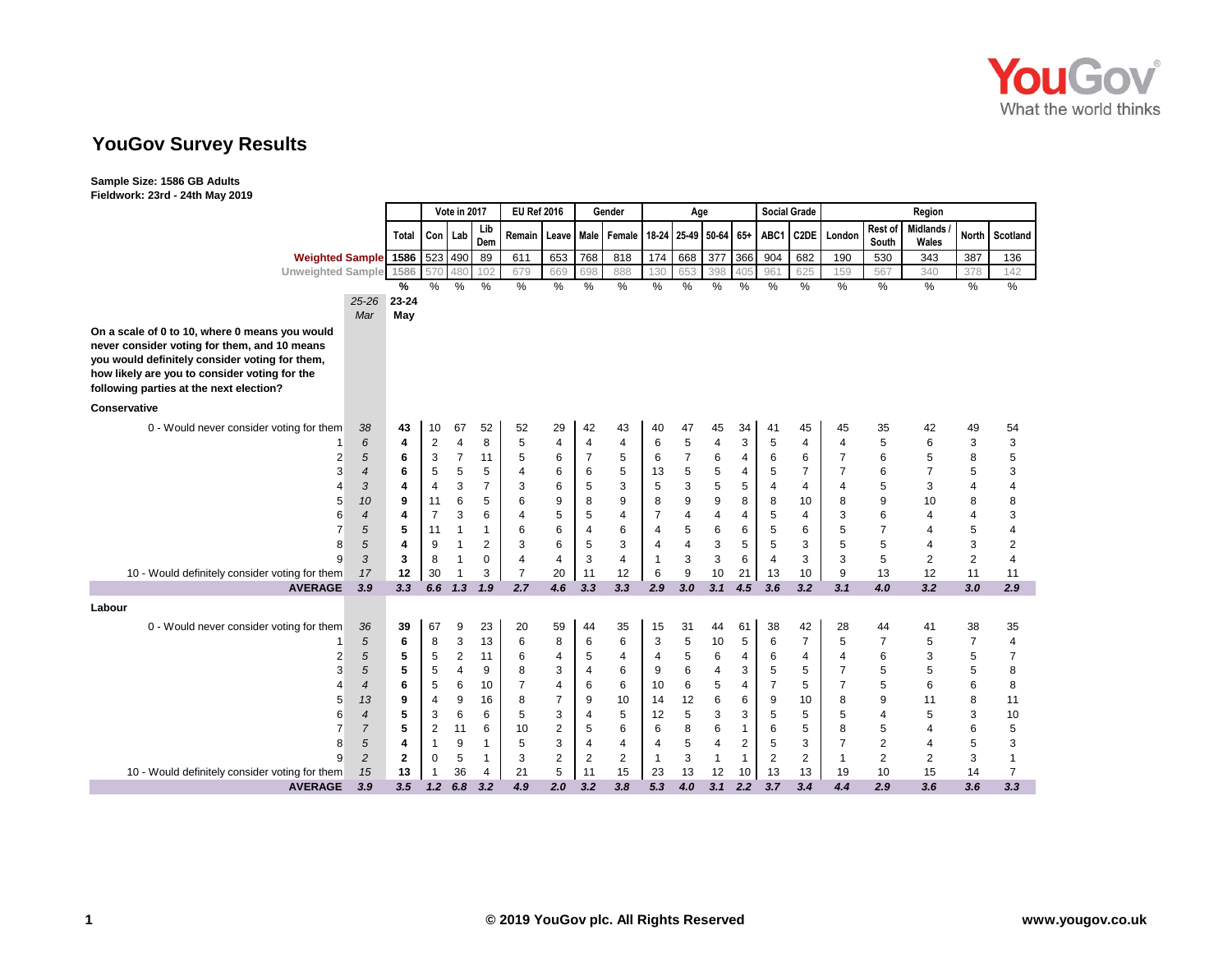

**Fieldwork: 23rd - 24th May 2019**

|                                                                                                                                                                                           |                |                |                | Vote in 2017   |                | <b>EU Ref 2016</b>                                                  |                |                | Gender         |                | Age            |                  |                  | <b>Social Grade</b> |                   |        |                  | Region                   |                |                  |
|-------------------------------------------------------------------------------------------------------------------------------------------------------------------------------------------|----------------|----------------|----------------|----------------|----------------|---------------------------------------------------------------------|----------------|----------------|----------------|----------------|----------------|------------------|------------------|---------------------|-------------------|--------|------------------|--------------------------|----------------|------------------|
|                                                                                                                                                                                           |                | <b>Total</b>   | Con   Lab      |                | Lib<br>Dem     | Remain   Leave   Male   Female   18-24   25-49   50-64   65+   ABC1 |                |                |                |                |                |                  |                  |                     | C <sub>2</sub> DE | London | Rest of<br>South | <b>Midlands</b><br>Wales |                | North Scotland   |
| <b>Weighted Sample</b> 1586                                                                                                                                                               |                |                |                | 523 490        | 89             | 611                                                                 | 653            | 768            | 818            | 174            | 668            | $\overline{377}$ | 366              | 904                 | 682               | 190    | 530              | 343                      | 387            | 136              |
| Unweighted Sample 1586                                                                                                                                                                    |                |                | 570            | 480            | 102            | 679                                                                 | 669            | 698            | 888            | 130            | 653            | 398              | 405              | 961                 | 625               | 159    | 567              | 340                      | 378            | 142              |
|                                                                                                                                                                                           |                | %              | $\%$           | %              | $\frac{0}{0}$  | %                                                                   | $\%$           | $\%$           | $\%$           | $\frac{9}{6}$  | %              | $\%$             | $\%$             | $\frac{0}{0}$       | $\%$              | $\%$   | $\%$             | $\frac{9}{6}$            | $\%$           | %                |
|                                                                                                                                                                                           | $25 - 26$      | $23 - 24$      |                |                |                |                                                                     |                |                |                |                |                |                  |                  |                     |                   |        |                  |                          |                |                  |
|                                                                                                                                                                                           | Mar            | May            |                |                |                |                                                                     |                |                |                |                |                |                  |                  |                     |                   |        |                  |                          |                |                  |
| <b>Liberal Democrat</b>                                                                                                                                                                   |                |                |                |                |                |                                                                     |                |                |                |                |                |                  |                  |                     |                   |        |                  |                          |                |                  |
| 0 - Would never consider voting for them                                                                                                                                                  | 34             | 35             | 47             | 22             | 4              | 16                                                                  | 51             | 40             | 30             | 21             | 30             | 39               | 46               | 30                  | 41                | 26     | 33               | 38                       | 41             | 32               |
|                                                                                                                                                                                           | 5              | 5              | 6              | 5              | 2              | $\overline{4}$                                                      | $\overline{7}$ | 6              | 5              | $\overline{c}$ | $\overline{4}$ | 8                | 5                | 6                   | 4                 | 5      | 5                | 7                        | 5              | 3                |
| 2                                                                                                                                                                                         | $\overline{7}$ | 6              | $\overline{7}$ | 4              | $\overline{c}$ | $\overline{4}$                                                      | $\overline{7}$ | 5              | 6              | 5              | 6              | 5                | 5                | 5                   | 6                 | 6      | $\overline{7}$   | 3                        | 4              | $\boldsymbol{7}$ |
| 3                                                                                                                                                                                         | $\overline{7}$ | 6              | 6              | 8              | 3              | 7                                                                   | $\overline{7}$ | 5              | 8              | 5              | 8              | 5                | 5                |                     | 6                 | 5      | 5                | 8                        | 7              | 8                |
|                                                                                                                                                                                           | 6              | $\overline{7}$ | 5              | $\overline{7}$ | 5              | $\overline{7}$                                                      | 6              | 6              | $\overline{7}$ | 10             | 6              | $\overline{7}$   | $\overline{7}$   | 6                   | 8                 | 8      | 6                | 6                        | $\overline{7}$ | 10               |
| 5                                                                                                                                                                                         | 16             | 14             | 11             | 19             | 5              | 16                                                                  | 10             | 12             | 15             | 20             | 16             | 10               | 10               | 13                  | 14                | 15     | 14               | 13                       | 13             | 16               |
| คิ                                                                                                                                                                                        | $\overline{7}$ | $\overline{7}$ | 5              | 9              | 4              | 10                                                                  | 4              | 6              | $\overline{7}$ | 12             | $\overline{7}$ | 6                | 5                |                     | $\overline{7}$    | 7      | 8                | 5                        | 7              | $\overline{7}$   |
|                                                                                                                                                                                           | $\overline{7}$ | 5              | 4              | 6              | 5              | $\overline{7}$                                                      | 3              | 4              | 5              |                | $\overline{4}$ | 4                | 4                | 6                   | 4                 | 3      | 5                | 5                        | 5              | 6                |
| 8                                                                                                                                                                                         | 4              | 5              | 3              | 6              | 14             | 9                                                                   | $\mathbf{1}$   | 4              | 5              | 5              | 6              | 3                | 3                | 6                   | 3                 | 9      | 5                | 5                        | 2              | 3                |
| 9                                                                                                                                                                                         | 3              | 3              | $\mathbf 1$    | 5              | 13             | 6                                                                   | $\mathbf{1}$   | 3              | 3              |                | $\overline{4}$ | $\overline{4}$   | $\boldsymbol{2}$ | 4                   | $\overline{2}$    | 5      | 3                | $\overline{\mathbf{4}}$  | 2              | 3                |
| 10 - Would definitely consider voting for them                                                                                                                                            | 5              | 8              | 4              | 9              | 43             | 15                                                                  | 3              | 8              | 8              | 10             | 8              | 8                | 8                | 11                  | 5                 | 11     | 10               | $\overline{7}$           | $\overline{7}$ | 4                |
| <b>AVERAGE</b>                                                                                                                                                                            | 3.4            | 3.6            | 2.4            | 4.4            | 7.8            | 5.3                                                                 | 2.1            | 3.2            | 3.7            | 4.4            | 3.8            | 3.2              | 2.9              | 4.0                 | 3.0               | 4.3    | 3.8              | 3.4                      | 3.1            | 3.4              |
| Thinking about who might become Conservative<br>leader and Prime Minister when Theresa May<br>stands down, do you think each of the following<br>would make a good or bad Prime Minister? |                |                |                |                |                |                                                                     |                |                |                |                |                |                  |                  |                     |                   |        |                  |                          |                |                  |
| <b>Boris Johnson</b>                                                                                                                                                                      |                |                |                |                |                |                                                                     |                |                |                |                |                |                  |                  |                     |                   |        |                  |                          |                |                  |
| Would make a very good Prime Minister                                                                                                                                                     | 11             | 10             | 20             | 3              | 3              | $\overline{c}$                                                      | 20             | 13             | $\overline{7}$ | 2              | 6              | 13               | 17 I             | 9                   | 11                | 8      | 12               | 9                        | 11             | 4                |
| Would make a fairly good Prime Minister                                                                                                                                                   | 17             | 16             | 29             | 8              | 6              | $\overline{7}$                                                      | 28             | 17             | 16             | 12             | 16             | 14               | 20               | 15                  | 18                | 20     | 15               | 20                       | 16             | 8                |
| <b>TOTAL GOOD PRIME MINISTER</b>                                                                                                                                                          | 28             | 26             | 49             | 11             | 9              | 9                                                                   | 48             | 30             | 23             | 14             | 22             | 27               | 37               | 24                  | 29                | 28     | 27               | 29                       | 27             | 12               |
| Would make a fairly bad Prime Minister                                                                                                                                                    | 12             | 12             | 15             | 12             | 10             | 11                                                                  | 13             | 11             | 12             | 12             | 12             | 13               | 10               | 12                  | 11                | 10     | 11               | 17                       | 8              | 12               |
| Would make a very bad Prime Minister                                                                                                                                                      | 42             | 43             | 23             | 63             | 73             | 68                                                                  | 21             | 44             | 43             | 44             | 46             | 44               | 36               | 49                  | 36                | 47     | 44               | 32                       | 45             | 56               |
| <b>TOTAL BAD PRIME MINISTER</b>                                                                                                                                                           | 54             | 55             | 38             | 75             | 83             | 79                                                                  | 34             | 55             | 55             | 56             | 58             | 57               | 46               | 61                  | 47                | 57     | 55               | 49                       | 53             | 68               |
| Not sure                                                                                                                                                                                  | 8              | 10             | 9              | 8              | 4              | $\overline{7}$                                                      | 11             | $\overline{7}$ | 12             | $\overline{7}$ | 12             | $\overline{7}$   | 10               | $\overline{7}$      | 13                | 9      | 10               | 9                        | 11             | 9                |
| Don't know enough about this person to say                                                                                                                                                | 10             | 9              | $\overline{4}$ | 6              | 4              | $\overline{4}$                                                      | $\overline{7}$ | 8              | 10             | 24             | 8              | 8                | 7                | 8                   | 12                | 6      | 8                | 13                       | 9              | 11               |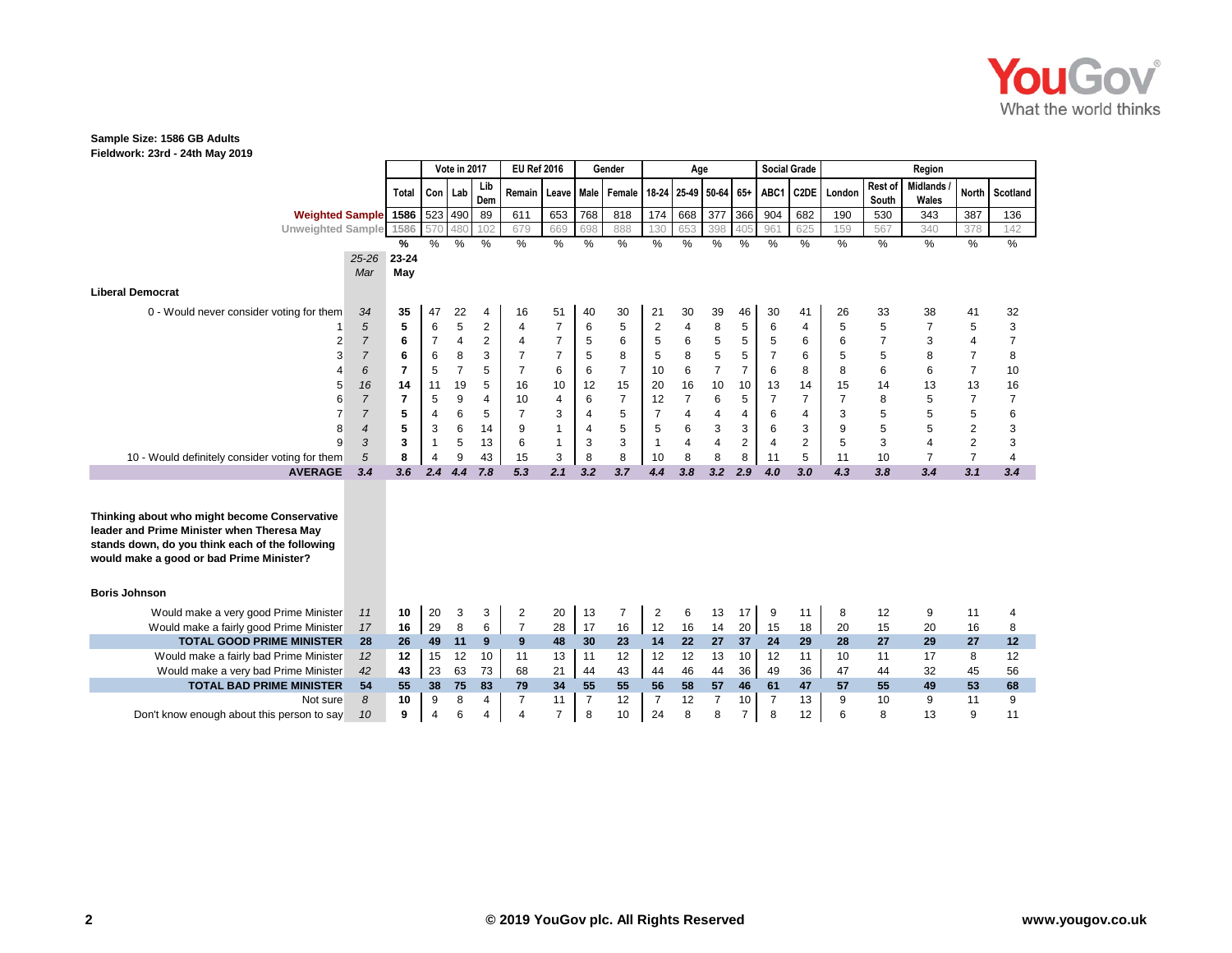

|                                            |                |                |     | Vote in 2017   |            | <b>EU Ref 2016</b> |       |      | Gender |      | Age            |                       |     | <b>Social Grade</b> |                   |        |                  | Region                   |              |                |
|--------------------------------------------|----------------|----------------|-----|----------------|------------|--------------------|-------|------|--------|------|----------------|-----------------------|-----|---------------------|-------------------|--------|------------------|--------------------------|--------------|----------------|
|                                            |                | Total          | Con | Lab            | Lib<br>Dem | Remain             | Leave | Male | Female |      |                | 18-24 25-49 50-64 65+ |     | ABC1                | C <sub>2</sub> DE | London | Rest of<br>South | <b>Midlands</b><br>Wales | <b>North</b> | Scotland       |
| <b>Weighted Sample</b>                     |                | 1586           | 523 | 490            | 89         | 611                | 653   | 768  | 818    | 174  | 668            | 377                   | 366 | 904                 | 682               | 190    | 530              | 343                      | 387          | 136            |
| <b>Unweighted Sample</b>                   |                | 1586           | 570 | 480            | 102        | 679                | 669   | 698  | 888    | 130  | 653            | 398                   | 405 | 96'                 | 625               | 159    | 567              | 340                      | 378          | 142            |
|                                            |                | %              | %   | %              | %          | %                  | %     | $\%$ | $\%$   | $\%$ | %              | %                     | %   | $\%$                | %                 | %      | %                | $\%$                     | $\%$         | %              |
|                                            | $25 - 26$      | 23-24          |     |                |            |                    |       |      |        |      |                |                       |     |                     |                   |        |                  |                          |              |                |
|                                            | Mar            | May            |     |                |            |                    |       |      |        |      |                |                       |     |                     |                   |        |                  |                          |              |                |
| <b>Michael Gove</b>                        |                |                |     |                |            |                    |       |      |        |      |                |                       |     |                     |                   |        |                  |                          |              |                |
| Would make a very good Prime Minister      | 3              | $\mathbf{2}$   | 3   | 2              |            | 2                  | 3     | 3    |        | 3    |                | 3                     | 3   | 3                   |                   | 3      | 2                |                          | 2            | 3              |
| Would make a fairly good Prime Minister    | 13             | 10             | 20  | $\mathbf 5$    | 12         | 8                  | 16    | 11   | 9      | 3    | $\overline{7}$ | 12                    | 17  | 12                  | 8                 | 8      | 9                | 12                       | 10           | 11             |
| <b>TOTAL GOOD PRIME MINISTER</b>           | 16             | 12             | 23  | $\overline{7}$ | 13         | 10                 | 19    | 14   | 10     | 6    | 8              | 15                    | 20  | 15                  | 9                 | 11     | 11               | 13                       | 12           | 14             |
| Would make a fairly bad Prime Minister     | 13             | 15             | 20  | 13             | 20         | 15                 | 18    | 17   | 14     | 17   | 13             | 17                    | 18  | 18                  | 12                | 16     | 16               | 15                       | 14           | 16             |
| Would make a very bad Prime Minister       | 34             | 37             | 29  | 52             | 54         | 51                 | 29    | 41   | 32     | 31   | 38             | 38                    | 35  | 39                  | 34                | 40     | 37               | 32                       | 38           | 39             |
| <b>TOTAL BAD PRIME MINISTER</b>            | 47             | 52             | 49  | 65             | 74         | 66                 | 47    | 58   | 46     | 48   | 51             | 55                    | 53  | 57                  | 46                | 56     | 53               | 47                       | 52           | 55             |
| Not sure                                   | 12             | 12             | 14  | 8              | 8          | 10                 | 14    | 10   | 13     | 6    | 13             | 14                    | 12  | 11                  | 14                | 8      | 15               | 16                       | 8            | 8              |
| Don't know enough about this person to say | 25             | 24             | 13  | 20             | 5          | 14                 | 21    | 18   | 30     | 40   | 28             | 16                    | 16  | 18                  | 32                | 26     | 20               | 24                       | 28           | 24             |
| Sajid Javid                                |                |                |     |                |            |                    |       |      |        |      |                |                       |     |                     |                   |        |                  |                          |              |                |
| Would make a very good Prime Minister      | 3              | 3              | 4   | 2              | 3          | 3                  | 3     | 3    | 2      | 2    | $\overline{c}$ | 3                     | 3   | 3                   | $\overline{2}$    | 1      | 3                | 4                        | 2            | 2              |
| Would make a fairly good Prime Minister    | 16             | 17             | 21  | 19             | 22         | 21                 | 15    | 18   | 15     | 17   | 15             | 19                    | 16  | 18                  | 15                | 23     | 17               | 18                       | 12           | 15             |
| <b>TOTAL GOOD PRIME MINISTER</b>           | 19             | 20             | 25  | 21             | 25         | 24                 | 18    | 21   | 17     | 19   | 17             | 22                    | 19  | 21                  | 17                | 24     | 20               | 22                       | 14           | 17             |
| Would make a fairly bad Prime Minister     | 13             | 13             | 15  | 15             | 24         | 15                 | 15    | 18   | 9      | 8    | 12             | 13                    | 19  | 15                  | 11                | 16     | 14               | 11                       | 13           | 13             |
| Would make a very bad Prime Minister       | 17             | 19             | 21  | 19             | 17         | 19                 | 22    | 23   | 16     | 5    | 19             | 24                    | 23  | 19                  | 19                | 17     | 19               | 20                       | 21           | 19             |
| <b>TOTAL BAD PRIME MINISTER</b>            | 30             | 32             | 36  | 34             | 41         | 34                 | 37    | 41   | 25     | 13   | 31             | 37                    | 42  | 34                  | 30                | 33     | 33               | 31                       | 34           | 32             |
| Not sure                                   | 17             | 16             | 18  | 14             | 13         | 15                 | 18    | 13   | 19     | 11   | 15             | 17                    | 18  | 16                  | 15                | 13     | 17               | 16                       | 16           | 12             |
| Don't know enough about this person to say | 34             | 33             | 21  | 32             | 20         | 27                 | 27    | 25   | 40     | 57   | 37             | 24                    | 21  | 29                  | 37                | 31     | 30               | 31                       | 37           | 39             |
| Jeremy Hunt                                |                |                |     |                |            |                    |       |      |        |      |                |                       |     |                     |                   |        |                  |                          |              |                |
| Would make a very good Prime Minister      | $\overline{c}$ | $\overline{2}$ | 3   | 1              | 2          | $\overline{2}$     | 1     | 3    |        | 5    |                | 2                     | 3   | 2                   | 2                 | 4      | 1                | 2                        | 2            | 2              |
| Would make a fairly good Prime Minister    | 11             | 10             | 19  | 6              | 12         | 10                 | 15    | 11   | 10     | 3    | $\overline{7}$ | 13                    | 18  | 12                  | 8                 | 9      | 12               | 12                       | 9            | $\overline{7}$ |
| <b>TOTAL GOOD PRIME MINISTER</b>           | 13             | 12             | 22  | $\overline{7}$ | 14         | 12                 | 16    | 14   | 11     | 8    | 8              | 15                    | 21  | 14                  | 10                | 13     | 13               | 14                       | 11           | 9              |
| Would make a fairly bad Prime Minister     | 12             | 17             | 19  | 17             | 33         | 21                 | 15    | 19   | 14     | 14   | 16             | 20                    | 16  | 18                  | 14                | 17     | 18               | 15                       | 16           | 14             |
| Would make a very bad Prime Minister       | 30             | 29             | 20  | 45             | 33         | 38                 | 25    | 32   | 26     | 25   | 33             | 27                    | 27  | 31                  | 26                | 27     | 29               | 27                       | 33           | 28             |
| <b>TOTAL BAD PRIME MINISTER</b>            | 42             | 46             | 39  | 62             | 66         | 59                 | 40    | 51   | 40     | 39   | 49             | 47                    | 43  | 49                  | 40                | 44     | 47               | 42                       | 49           | 42             |
| Not sure                                   | 16             | 15             | 20  | 11             | 8          | 12                 | 18    | 13   | 17     | 9    | 17             | 15                    | 15  | 13                  | 17                | 17     | 15               | 17                       | 12           | 16             |
| Don't know enough about this person to say | 29             | 27             | 20  | 20             | 13         | 16                 | 26    | 22   | 32     | 45   | 27             | 24                    | 23  | 23                  | 32                | 27     | 24               | 28                       | 28           | 33             |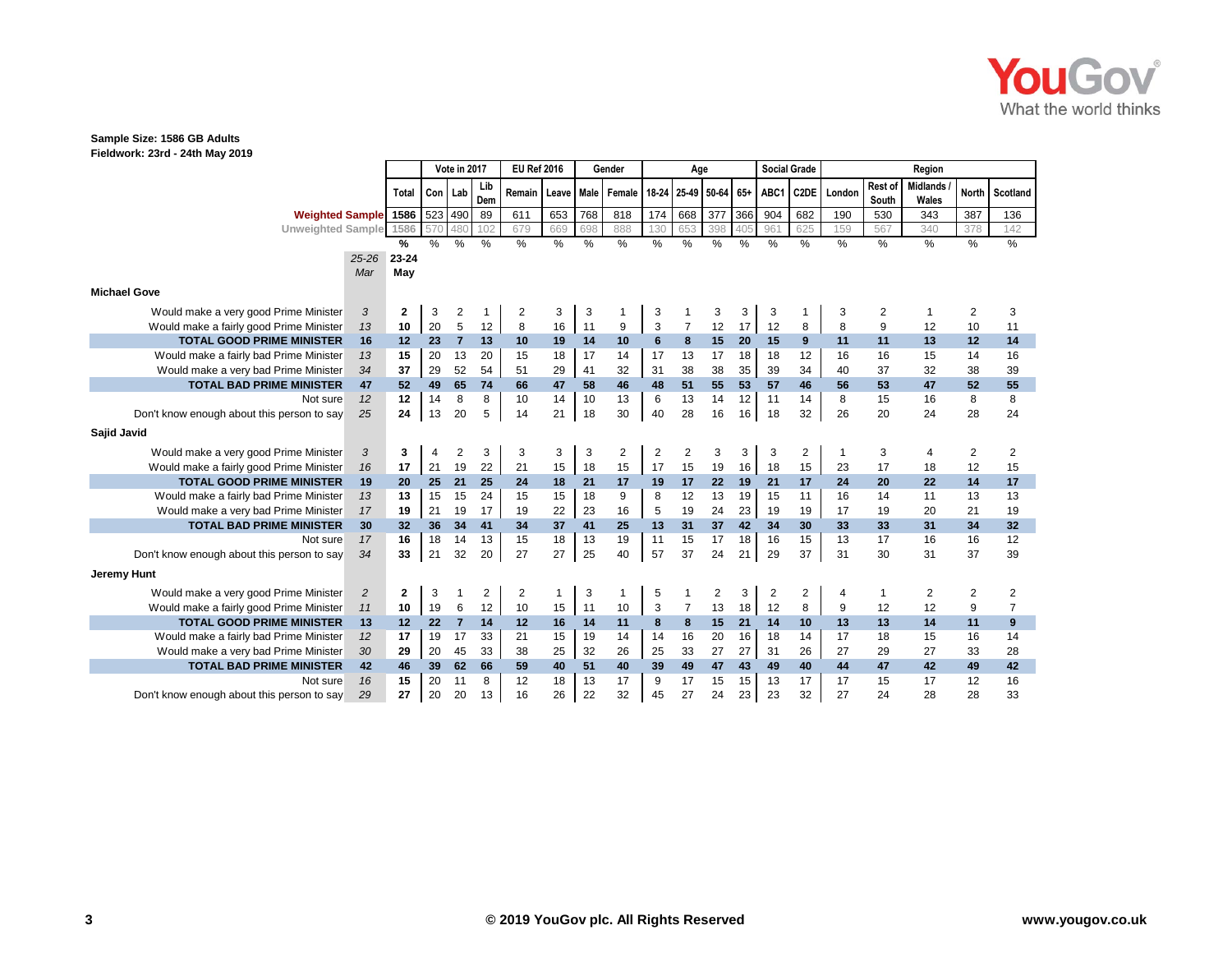

|                                            |                |                   |                | Vote in 2017   |                |                | <b>EU Ref 2016</b> |                | Gender         |                | Age            |                 |     | <b>Social Grade</b> |                   |        |                  | Region                   |                |                         |
|--------------------------------------------|----------------|-------------------|----------------|----------------|----------------|----------------|--------------------|----------------|----------------|----------------|----------------|-----------------|-----|---------------------|-------------------|--------|------------------|--------------------------|----------------|-------------------------|
|                                            |                | Total             | Con            | Lab            | Lib<br>Dem     | Remain         | Leave              | Male           | Female         | $18 - 24$      |                | 25-49 50-64 65+ |     | ABC1                | C <sub>2</sub> DE | London | Rest of<br>South | <b>Midlands</b><br>Wales | <b>North</b>   | Scotland                |
| Weighted Sample 1586   523                 |                |                   |                | 490            | 89             | 611            | 653                | 768            | 818            | 174            | 668            | 377             | 366 | 904                 | 682               | 190    | 530              | 343                      | 387            | 136                     |
| <b>Unweighted Sample</b>                   |                | 1586              | 57             | 480            | 102            | 679            | 669                | 698            | 888            | 130            | 653            | 398             | 405 | 961                 | 625               | 159    | 567              | 340                      | 378            | 142                     |
|                                            |                | %                 | %              | %              | %              | $\%$           | %                  | $\%$           | $\%$           | $\%$           | $\%$           | %               | %   | %                   | %                 | $\%$   | $\%$             | $\%$                     | %              | $\%$                    |
|                                            | $25 - 26$      | 23-24             |                |                |                |                |                    |                |                |                |                |                 |     |                     |                   |        |                  |                          |                |                         |
|                                            | Mar            | May               |                |                |                |                |                    |                |                |                |                |                 |     |                     |                   |        |                  |                          |                |                         |
| <b>Dominic Raab</b>                        |                |                   |                |                |                |                |                    |                |                |                |                |                 |     |                     |                   |        |                  |                          |                |                         |
| Would make a very good Prime Minister      | 3              | $\mathbf{2}$      | 3              | 0              | 0              |                | $\overline{c}$     | 3              |                | 3              |                |                 | 3   | 2                   | 2                 | 3      | 2                | 2                        |                | 0                       |
| Would make a fairly good Prime Minister    | $\overline{7}$ | 10                | 20             | 5              | $\overline{7}$ | 6              | 16                 | 13             | 6              | 4              | 5              | 15              | 13  | 10                  | 9                 | 9      | 11               | 9                        | 9              | 8                       |
| <b>TOTAL GOOD PRIME MINISTER</b>           | 10             | $12 \overline{ }$ | 23             | $5\phantom{.}$ | $\overline{7}$ | $\overline{7}$ | 18                 | 16             | $\overline{7}$ | $\overline{7}$ | $6\phantom{1}$ | 16              | 16  | 12                  | 11                | 12     | 13               | 11                       | 10             | 8                       |
| Would make a fairly bad Prime Minister     | 8              | 9                 | 8              | 10             | 16             | 11             | 8                  | 12             | 6              | 9              | 9              | $\overline{7}$  | 10  | 11                  | 6                 | 12     | 9                | 8                        | 8              | 10                      |
| Would make a very bad Prime Minister       | 16             | 17                | 11             | 21             | 33             | 25             | 12                 | 21             | 12             | 12             | 16             | 20              | 17  | 20                  | 13                | 18     | 17               | 15                       | 16             | 20                      |
| <b>TOTAL BAD PRIME MINISTER</b>            | 24             | 26                | 19             | 31             | 49             | 36             | 20                 | 33             | 18             | 21             | 25             | 27              | 27  | 31                  | 19                | 30     | 26               | 23                       | 24             | 30                      |
| Not sure                                   | 16             | 14                | 15             | 13             | 17             | 13             | 14                 | 14             | 13             | 8              | 14             | 14              | 14  | 13                  | 14                | 15     | 14               | 14                       | 12             | 13                      |
| Don't know enough about this person to say | 50             | 50                | 42             | 52             | 27             | 44             | 48                 | 37             | 61             | 63             | 54             | 42              | 43  | 45                  | 56                | 44     | 47               | 52                       | 53             | 50                      |
| Andrea Leadsom                             |                |                   |                |                |                |                |                    |                |                |                |                |                 |     |                     |                   |        |                  |                          |                |                         |
| Would make a very good Prime Minister      | $\overline{c}$ | 4                 | 6              | 2              | -1             | 2              | $\overline{7}$     | 5              | 3              | 5              | $\overline{2}$ | 6               | 6   | 4                   | 4                 | 4      | 5                | 3                        | 5              | 2                       |
| Would make a fairly good Prime Minister    | 11             | 12                | 25             | 8              | 11             | 10             | 19                 | 14             | 11             | 4              | 10             | 15              | 17  | 13                  | 11                | 10     | 14               | 12                       | 12             | 10                      |
| <b>TOTAL GOOD PRIME MINISTER</b>           | 13             | 16                | 31             | 10             | 12             | 12             | 26                 | 19             | 14             | 9              | 12             | 21              | 23  | 17                  | 15                | 14     | 19               | 15                       | 17             | 12                      |
| Would make a fairly bad Prime Minister     | 9              | 10                | 10             | 13             | 13             | 14             | 8                  | 13             | 8              | $\overline{2}$ | 13             | 10              | 10  | 11                  | 9                 | 21     | 9                | 9                        | 9              | 11                      |
| Would make a very bad Prime Minister       | 20             | 20                | 15             | 26             | 37             | 31             | 13                 | 24             | 16             | 15             | 18             | 23              | 23  | 23                  | 15                | 18     | 22               | 18                       | 18             | 21                      |
| <b>TOTAL BAD PRIME MINISTER</b>            | 29             | 30                | 25             | 39             | 50             | 45             | 21                 | 37             | 24             | 17             | 31             | 33              | 33  | 34                  | 24                | 39     | 31               | 27                       | 27             | 32                      |
| Not sure                                   | 16             | 14                | 16             | 12             | 15             | 12             | 17                 | 13             | 14             | 11             | 13             | 15              | 15  | 13                  | 15                | 9      | 14               | 16                       | 14             | 13                      |
| Don't know enough about this person to say | 42             | 40                | 28             | 39             | 24             | 32             | 35                 | 30             | 48             | 62             | 45             | 31              | 28  | 35                  | 47                | 39     | 35               | 42                       | 43             | 43                      |
| <b>Penny Mordaunt</b>                      |                |                   |                |                |                |                |                    |                |                |                |                |                 |     |                     |                   |        |                  |                          |                |                         |
| Would make a very good Prime Minister      |                | 1                 | 0              | 0              | 0              | 0              | 0                  |                | 0              | 3              | 0              | 0               | 0   |                     | 0                 | 3      | 0                | 0                        | 0              | 0                       |
| Would make a fairly good Prime Minister    |                | 5                 | 9              | 4              | $\overline{7}$ | 5              | $\overline{7}$     | 6              | 4              | 3              | 4              | $\overline{7}$  | 8   | 6                   | 5                 | 5      | 6                | $\overline{7}$           | 5              | 4                       |
| <b>TOTAL GOOD PRIME MINISTER</b>           |                | 6                 | 9              | 4              | $\overline{7}$ | 5              | $\overline{7}$     | $\overline{7}$ | 4              | 6              | $\overline{4}$ | $\overline{7}$  | 8   | 7                   | 5                 | 8      | $6\phantom{a}$   | $\overline{7}$           | 5 <sup>5</sup> | $\overline{\mathbf{4}}$ |
| Would make a fairly bad Prime Minister     |                | 7                 | $\overline{7}$ | 8              | 18             | 9              | $\overline{7}$     | 11             | 5              | 3              | $\overline{7}$ | 10              | 9   | 9                   | 5                 | 11     | 8                | 5                        | $\overline{7}$ | $\overline{7}$          |
| Would make a very bad Prime Minister       |                | 12                | 10             | 12             | 19             | 15             | 11                 | 15             | 9              | 8              | 9              | 14              | 16  | 13                  | 10                | 8      | 11               | 12                       | 12             | 18                      |
| <b>TOTAL BAD PRIME MINISTER</b>            |                | 19                | 17             | 20             | 37             | 24             | 18                 | 26             | 14             | 11             | 16             | 24              | 25  | 22                  | 15                | 19     | 19               | 17                       | 19             | 25                      |
| Not sure                                   |                | 14                | 17             | 13             | 14             | 12             | 17                 | 14             | 14             | 9              | 15             | 14              | 14  | 14                  | 14                | 17     | 15               | 13                       | 12             | 11                      |
| Don't know enough about this person to say |                | 61                | 56             | 62             | 42             | 59             | 57                 | 52             | 69             | 74             | 65             | 54              | 52  | 58                  | 65                | 55     | 59               | 62                       | 64             | 60                      |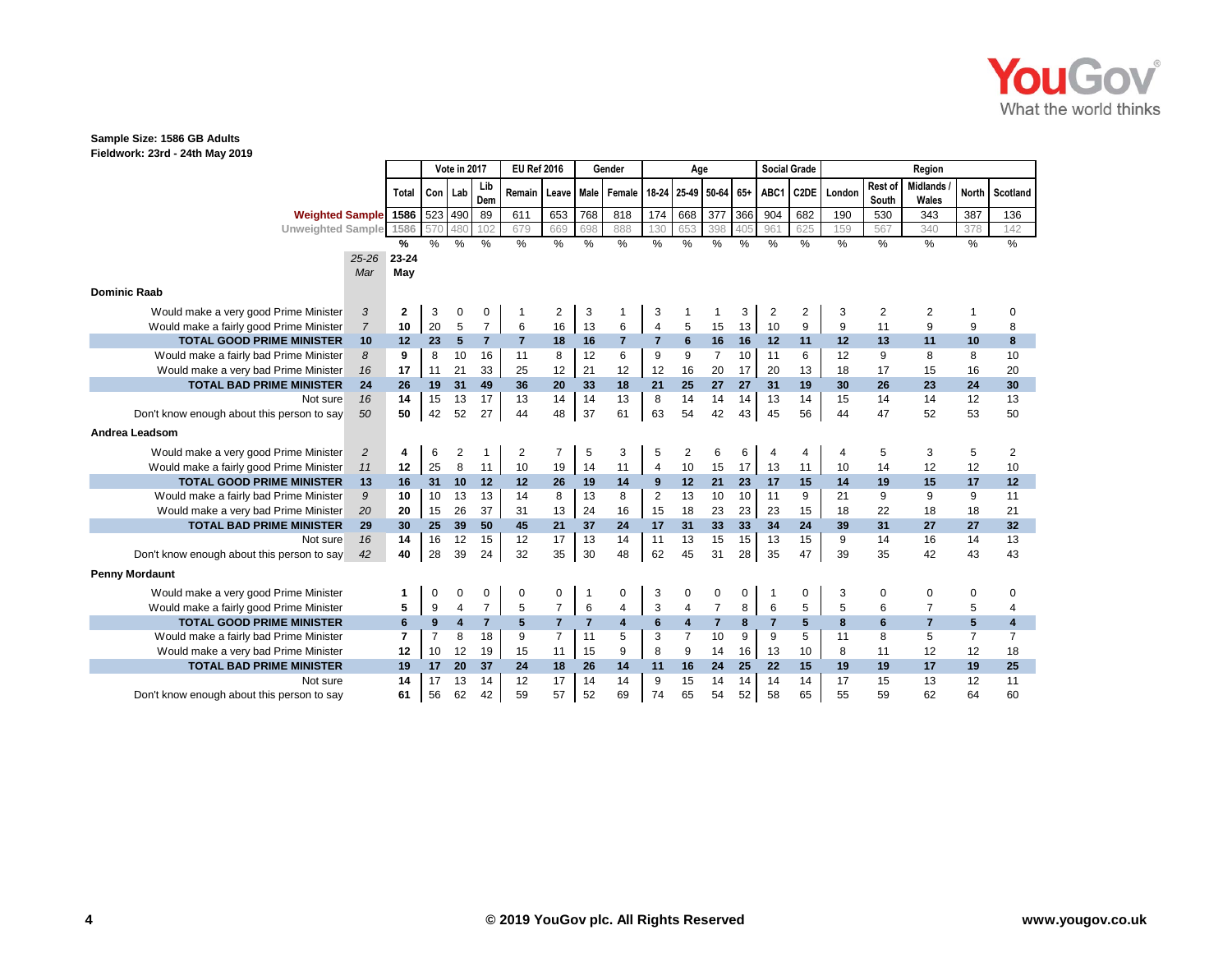

| Fieldwork: 23rd - 24th May 2019                                                                                                          |                         |                  |                         |                |                    |                 |                         |                         |                |                         |                       |                |                     |                   |                |                         |                          |               |                |
|------------------------------------------------------------------------------------------------------------------------------------------|-------------------------|------------------|-------------------------|----------------|--------------------|-----------------|-------------------------|-------------------------|----------------|-------------------------|-----------------------|----------------|---------------------|-------------------|----------------|-------------------------|--------------------------|---------------|----------------|
|                                                                                                                                          |                         |                  | Vote in 2017            |                | <b>EU Ref 2016</b> |                 |                         | Gender                  |                | Age                     |                       |                | <b>Social Grade</b> |                   |                |                         | Region                   |               |                |
|                                                                                                                                          | Total                   |                  | Con   Lab               | Lib<br>Dem     | Remain             | Leave Male      |                         | Female                  |                |                         | 18-24 25-49 50-64 65+ |                | ABC1                | C <sub>2</sub> DE | London         | <b>Rest of</b><br>South | <b>Midlands</b><br>Wales | <b>North</b>  | Scotland       |
| <b>Weighted Sample</b>                                                                                                                   | 1586                    |                  | 523 490                 | 89             | 611                | 653             | 768                     | 818                     | 174            | 668                     | 377                   | 366            | 904                 | 682               | 190            | 530                     | 343                      | 387           | 136            |
| <b>Unweighted Sample</b>                                                                                                                 | 1586                    | 570              | 480                     | 102            | 679                | 669             | 698                     | 888                     | 130            | 653                     | 398                   | 405            | 961                 | 625               | 159            | 567                     | 340                      | 378           | 142            |
|                                                                                                                                          | %                       | $\%$             | $\frac{0}{0}$           | $\frac{0}{0}$  | $\frac{9}{6}$      | $\%$            | $\%$                    | %                       | $\%$           | $\frac{0}{0}$           | $\%$                  | %              | $\frac{0}{0}$       | $\%$              | %              | $\%$                    | $\%$                     | $\frac{0}{0}$ | $\frac{0}{6}$  |
| <b>Matt Hancock</b>                                                                                                                      |                         |                  |                         |                |                    |                 |                         |                         |                |                         |                       |                |                     |                   |                |                         |                          |               |                |
| Would make a very good Prime Minister                                                                                                    | $\mathbf 1$             | 1                | 0                       | 1              |                    | 0               | $\mathbf 1$             | 0                       | 3              | 0                       | 1                     | 1              | $\mathbf 1$         | -1                | 3              | 1                       | 1                        | 0             | $\mathbf 0$    |
| Would make a fairly good Prime Minister                                                                                                  | $\overline{\mathbf{4}}$ | $\,6$            | 3                       | 5              | $\overline{4}$     | 5               | 5                       | 3                       | $\overline{2}$ | $\sqrt{3}$              | 6                     | 5              | 5                   | 3                 | 5              | 4                       | 3                        | 4             | 4              |
| <b>TOTAL GOOD PRIME MINISTER</b>                                                                                                         | 5                       | $\overline{7}$   | $\overline{\mathbf{3}}$ | 6              | 5                  | $5\phantom{.0}$ | 6                       | 3                       | 5              | 3                       | $\overline{7}$        | 6              | $6\phantom{1}$      | 4                 | 8              | 5                       | 4                        | 4             | 4              |
| Would make a fairly bad Prime Minister                                                                                                   | 6                       | $\overline{7}$   | 6                       | 10             | 7                  | 5               | $\overline{7}$          | $\overline{4}$          | 3              | 5                       | $\overline{7}$        | 6              | $\overline{7}$      | 4                 | 6              | 6                       | 5                        | 5             | 4              |
| Would make a very bad Prime Minister                                                                                                     | 10                      | $\overline{7}$   | 13                      | 18             | 15                 | 8               | 13                      | $\overline{7}$          | 10             | 8                       | 12                    | 13             | 11                  | 9                 | 9              | 10                      | 10                       | 11            | 10             |
| <b>TOTAL BAD PRIME MINISTER</b>                                                                                                          | 16                      | 14               | 19                      | 28             | 22                 | 13              | 20                      | 11                      | 13             | 13                      | 19                    | 19             | 18                  | 13                | 15             | 16                      | 15                       | 16            | 14             |
| Not sure                                                                                                                                 | 14                      | 16               | 11                      | 19             | 11                 | 16              | 15                      | 13                      | 12             | 14                      | 15                    | 13             | 13                  | 15                | 14             | 14                      | 16                       | 12            | 15             |
| Don't know enough about this person to say                                                                                               | 66                      | 63               | 67                      | 48             | 62                 | 65              | 58                      | 72                      | 70             | 70                      | 60                    | 62             | 64                  | 67                | 63             | 65                      | 65                       | 67            | 67             |
| <b>Rory Stewart</b>                                                                                                                      |                         |                  |                         |                |                    |                 |                         |                         |                |                         |                       |                |                     |                   |                |                         |                          |               |                |
| Would make a very good Prime Minister                                                                                                    | 1                       | 2                | 1                       | 2              | 2                  | $\mathbf{1}$    | 1                       | $\mathbf{1}$            | 3              | -1                      | 1                     | $\overline{2}$ | $\overline{2}$      | 1                 | -1             | $\mathbf{1}$            | 1                        | 2             | $\overline{2}$ |
| Would make a fairly good Prime Minister                                                                                                  | 4                       | 4                | 3                       | 6              | $\overline{4}$     | 4               | $\mathbf 5$             | 3                       | $\overline{5}$ | $\overline{\mathbf{c}}$ | 5                     | $\overline{4}$ | 5                   | $\overline{2}$    | 5              | 4                       | $\overline{2}$           | 3             | $\overline{4}$ |
| <b>TOTAL GOOD PRIME MINISTER</b>                                                                                                         | $5\phantom{.0}$         | $6\phantom{1}$   | $\overline{\mathbf{4}}$ | 8              | 6                  | $5\phantom{.0}$ | 6                       | $\overline{\mathbf{4}}$ | 8              | $\overline{\mathbf{3}}$ | $6\phantom{a}$        | 6              | $\overline{7}$      | $\overline{3}$    | 6              | 5                       | 3                        | 5             | $6\phantom{1}$ |
| Would make a fairly bad Prime Minister                                                                                                   | 5                       | 6                | 5                       | 9              | 6                  | 5               | 8                       | 3                       | $\overline{4}$ | 5                       | 5                     | 8              | 6                   | 4                 | 6              | 6                       | 6                        | 5             | 3              |
| Would make a very bad Prime Minister                                                                                                     | 9                       | $\overline{7}$   | 11                      | 11             | 11                 | 8               | 12                      | 6                       | 6              | 8                       | 10                    | 10             | 9                   | 8                 | $\overline{7}$ | 8                       | 9                        | 9             | 13             |
| <b>TOTAL BAD PRIME MINISTER</b>                                                                                                          | 14                      | 13               | 16                      | 20             | 17                 | 13              | 20                      | 9                       | 10             | 13                      | 15                    | 18             | 15                  | 12                | 13             | 14                      | 15                       | 14            | 16             |
| Not sure                                                                                                                                 | 12                      | 12               | 11                      | 12             | 10                 | 13              | 12                      | 12                      | 8              | 12                      | 14                    | 10             | 11                  | 13                | 14             | 12                      | 11                       | 11            | 11             |
| Don't know enough about this person to say                                                                                               | 70                      | 69               | 70                      | 60             | 68                 | 69              | 63                      | 76                      | 73             | 73                      | 65                    | 66             | 68                  | 72                | 67             | 70                      | 70                       | 71            | 66             |
| And if you had to pick one, which of the<br>following do you think would make the best<br><b>Conservative leader and Prime Minister?</b> |                         |                  |                         |                |                    |                 |                         |                         |                |                         |                       |                |                     |                   |                |                         |                          |               |                |
| Boris Johnson                                                                                                                            | 21                      | 39               | 8                       | $\overline{7}$ | $\overline{7}$     | 39              | 25                      | 18                      | 13             | 19                      | 20                    | 30             | 19                  | 24                | 24             | 22                      | 23                       | 21            | 10             |
| Sajid Javid                                                                                                                              | 10                      | 9                | 14                      | 17             | 15                 | 6               | 10                      | 10                      | 6              | 12                      | 11                    | 6              | 11                  | 8                 | 14             | 10                      | 11                       | 8             | $\overline{7}$ |
| Andrea Leadsom                                                                                                                           | 6                       | 9                | $\overline{7}$          | $\overline{2}$ | 6                  | 9               | $\overline{7}$          | 6                       | $\overline{4}$ | 5                       | 8                     | 9              | 6                   | 7                 | 3              | 8                       | $\overline{4}$           | 8             | 5              |
| Michael Gove                                                                                                                             | 4                       | $\overline{7}$   | 4                       | $\mathbf{1}$   | $\overline{4}$     | 5               | 5                       | 3                       | 3              | 3                       | 5                     | 5              | 5                   | 3                 | 2              | 4                       | 5                        | 4             | 4              |
| Jeremy Hunt                                                                                                                              | 4                       | 4                | 3                       | 10             | 6                  | 3               | $\overline{\mathbf{4}}$ | $\overline{4}$          | 3              | 4                       | 4                     | 5              | 5                   | 3                 | 4              | 4                       | $\overline{4}$           | 3             | 6              |
| Penny Mordaunt                                                                                                                           | $\mathbf 2$             | 1                | $\mathbf{1}$            | 3              | $\overline{2}$     | $\mathbf{1}$    | $\overline{2}$          | $\mathbf{1}$            | $\overline{2}$ | $\overline{2}$          | $\boldsymbol{2}$      | $\mathbf{1}$   | $\overline{2}$      | $\mathbf{1}$      | -1             | $\overline{2}$          | 1                        | 2             | $\mathbf 0$    |
| Dominic Raab                                                                                                                             | $\mathbf{2}$            | 4                | $\overline{2}$          | 3              | 1                  | $\overline{4}$  | 3                       | $\overline{2}$          | $\mathbf{1}$   | $\overline{2}$          | 3                     | 3              | $\overline{2}$      | $\overline{2}$    | 3              | $\overline{2}$          | $\overline{2}$           | 3             | 1              |
| Matt Hancock                                                                                                                             | $\mathbf{1}$            | 1                | $\overline{\mathbf{c}}$ | $\mathbf{1}$   | 3                  | 0               | $\mathbf{1}$            | $\mathbf{1}$            | $\mathbf{1}$   | $\overline{\mathbf{c}}$ | $\mathbf{1}$          | $\mathbf 0$    | $\overline{2}$      | $\pmb{0}$         | 4              | $\mathbf{1}$            | 0                        | $\mathbf{1}$  | 1              |
| <b>Rory Stewart</b>                                                                                                                      | $\mathbf{2}$            | $\boldsymbol{2}$ | 3                       | 8              | 5                  | $\mathbf{1}$    | 3                       | $\overline{2}$          | $\overline{4}$ | $\overline{1}$          | 3                     | $\overline{4}$ | $\overline{4}$      | $\mathbf{1}$      | 2              | 3                       | $\mathbf{1}$             | 2             | 4              |
| None of these                                                                                                                            | 26                      | 12               | 35                      | 35             | 33                 | 18              | 28                      | 24                      | 29             | 27                      | 25                    | 24             | 25                  | 28                | 22             | 26                      | 25                       | 24            | 41             |
| Don't know                                                                                                                               | 21                      | 13               | 22                      | 14             | 19                 | 15              | 13                      | 28                      | 35             | 23                      | 19                    | 14             | 20                  | 23                | 22             | 18                      | 21                       | 24            | 21             |
|                                                                                                                                          |                         |                  |                         |                |                    |                 |                         |                         |                |                         |                       |                |                     |                   |                |                         |                          |               |                |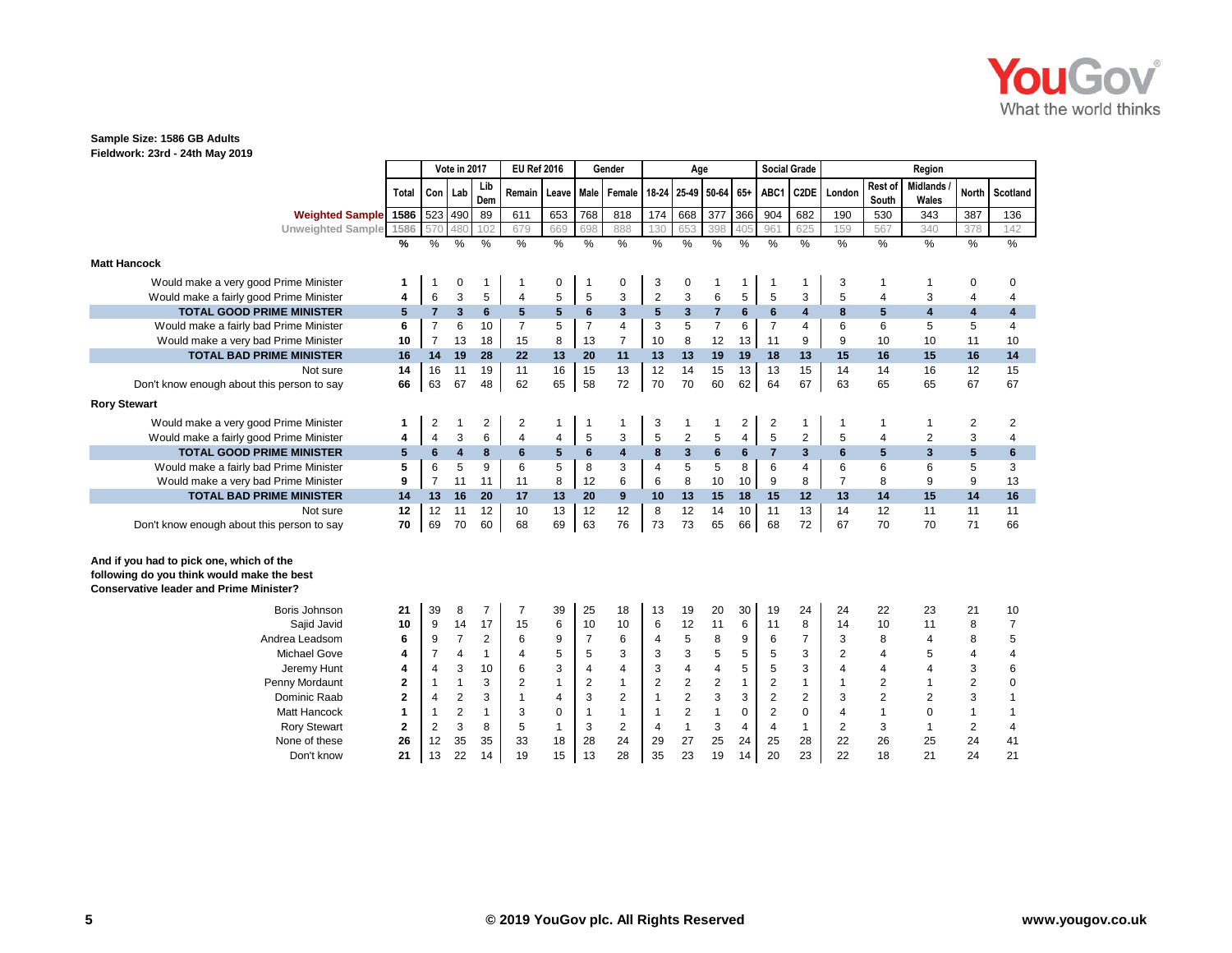

|                                                                                             |       | Vote in 2017 |           |               | <b>EU Ref 2016</b> |        |       | Gender        |               | Age   |             |      |       | <b>Social Grade</b> |                   |        | Region           |                          |              |          |
|---------------------------------------------------------------------------------------------|-------|--------------|-----------|---------------|--------------------|--------|-------|---------------|---------------|-------|-------------|------|-------|---------------------|-------------------|--------|------------------|--------------------------|--------------|----------|
|                                                                                             |       | Total        | Con   Lab |               | Lib<br>Dem         | Remain | Leave | Male          | Female        | 18-24 | 25-49 50-64 |      | $65+$ | ABC1                | C <sub>2</sub> DE | London | Rest of<br>South | <b>Midlands</b><br>Wales | <b>North</b> | Scotland |
| <b>Weighted Sample</b> 1586                                                                 |       |              | 523       | 490           | 89                 | 611    | 653   | 768           | 818           | 174   | 668         | 377  | 366   | 904                 | 682               | 190    | 530              | 343                      | 387          | 136      |
| Unweighted Sample 1586                                                                      |       |              | 570       | 480           | 102                | 679    | 669   | 698           | 888           | 130   | 653         | 398  | 405   | 961                 | 625               | 159    | 567              | 340                      | 378          | 142      |
|                                                                                             |       | %            | %         | $\frac{0}{0}$ | %                  | %      | $\%$  | $\frac{0}{0}$ | $\frac{0}{0}$ | $\%$  | $\%$        | $\%$ | $\%$  | $\frac{0}{0}$       | $\%$              | $\%$   | $\%$             | $\%$                     | $\%$         | $\%$     |
|                                                                                             | 25-26 | 23-24        |           |               |                    |        |       |               |               |       |             |      |       |                     |                   |        |                  |                          |              |          |
|                                                                                             | Mar   | May          |           |               |                    |        |       |               |               |       |             |      |       |                     |                   |        |                  |                          |              |          |
| Do you think each of the following would or<br>would not be able to win a General Election? |       |              |           |               |                    |        |       |               |               |       |             |      |       |                     |                   |        |                  |                          |              |          |
| <b>Boris Johnson</b>                                                                        |       |              |           |               |                    |        |       |               |               |       |             |      |       |                     |                   |        |                  |                          |              |          |
| Would be able to win a general election                                                     | 32    | 37           | 56        | 26            | 26                 | 27     | 52    | 42            | 32            | 29    | 35          | 40   |       | 37                  | 37                | 42     | 38               | 38                       | 35           | 25       |
| Would not be able to win a general election                                                 | 37    | 33           | 22        | 45            | 56                 | 45     | 22    | 34            | 32            | 28    | 33          | 36   | 32    | 34                  | 31                | 29     | 34               | 32                       | 30           | 47       |
| Not sure                                                                                    | 31    | 30           | 22        | 29            | 18                 | 28     | 26    | 24            | 36            | 43    | 32          | 24   | 27    | 29                  | 32                | 29     | 28               | 30                       | 35           | 28       |
| <b>Michael Gove</b>                                                                         |       |              |           |               |                    |        |       |               |               |       |             |      |       |                     |                   |        |                  |                          |              |          |
| Would be able to win a general election                                                     | 16    | 13           | 22        | 8             | 13                 | 10     | 18    | 15            | 10            | 10    | 11          | 14   | 14    | 15                  | 10                | 10     | 12               | 14                       | 12           | 17       |
| Would not be able to win a general election                                                 | 44    | 47           | 45        | 55            | 62                 | 56     | 45    | 53            | 41            | 39    | 44          | 49   | 52    | 47                  | 45                | 45     | 49               | 44                       | 45           | 48       |
| Not sure                                                                                    | 40    | 41           | 33        | 37            | 25                 | 34     | 37    | 32            | 49            | 50    | 44          | 37   | 34    | 37                  | 45                | 45     | 38               | 42                       | 42           | 36       |
| Sajid Javid                                                                                 |       |              |           |               |                    |        |       |               |               |       |             |      |       |                     |                   |        |                  |                          |              |          |
| Would be able to win a general election                                                     | 19    | 17           | 19        | 19            | 20                 | 22     | 16    | 18            | 16            | 15    | 19          | 19   | 15    | 19                  | 14                | 18     | 17               | 20                       | 15           | 17       |
| Would not be able to win a general election                                                 | 32    | 36           | 43        | 35            | 40                 | 32     | 45    | 46            | 27            | 23    | 31          | 43   | 46    | 35                  | 38                | 32     | 37               | 36                       | 36           | 39       |
| Not sure                                                                                    | 49    | 46           | 38        | 46            | 40                 | 46     | 39    | 35            | 57            | 63    | 51          | 39   | 39    | 46                  | 48                | 50     | 46               | 43                       | 49           | 44       |
| <b>Jeremy Hunt</b>                                                                          |       |              |           |               |                    |        |       |               |               |       |             |      |       |                     |                   |        |                  |                          |              |          |
| Would be able to win a general election                                                     | 13    | 10           | 16        | 6             | 13                 | 12     | 11    | 11            | 10            | 9     | 11          | 11   | 10    | 11                  | 9                 | 9      | 11               | 10                       | 9            | 15       |
| Would not be able to win a general election                                                 | 42    | 44           | 43        | 53            | 54                 | 49     | 46    | 52            | 37            | 34    | 45          | 44   | 48    | 46                  | 42                | 43     | 47               | 45                       | 41           | 45       |
| Not sure                                                                                    | 46    | 45           | 41        | 41            | 33                 | 39     | 43    | 37            | 54            | 56    | 44          | 45   | 42    | 43                  | 49                | 48     | 42               | 45                       | 50           | 40       |
| <b>Dominic Raab</b>                                                                         |       |              |           |               |                    |        |       |               |               |       |             |      |       |                     |                   |        |                  |                          |              |          |
| Would be able to win a general election                                                     | 10    | 10           | 15        | 7             | 4                  | 8      | 12    | 13            | 7             | 11    | 8           | 11   | 11    | 10                  | 10                | 13     | 9                | 9                        | 9            | 10       |
| Would not be able to win a general election                                                 | 33    | 33           | 33        | 38            | 50                 | 39     | 34    | 42            | 26            | 22    | 30          | 39   | 39    | 36                  | 29                | 28     | 36               | 32                       | 31           | 43       |
| Not sure                                                                                    | 58    | 57           | 52        | 55            | 46                 | 53     | 53    | 45            | 68            | 67    | 62          | 50   | 50    | 54                  | 61                | 59     | 55               | 59                       | 60           | 46       |
| Andrea Leadsom                                                                              |       |              |           |               |                    |        |       |               |               |       |             |      |       |                     |                   |        |                  |                          |              |          |
| Would be able to win a general election                                                     | 11    | 14           | 21        | 11            | 14                 | 11     | 20    | 16            | 11            | 6     | 12          | 17   | 18    | 14                  | 14                | 14     | 15               | 11                       | 15           | 13       |
| Would not be able to win a general election                                                 | 36    | 35           | 36        | 39            | 52                 | 42     | 34    | 42            | 29            | 25    | 33          | 41   | 38    | 39                  | 31                | 35     | 36               | 38                       | 31           | 37       |
| Not sure                                                                                    | 53    | 51           | 43        | 50            | 35                 | 48     | 46    | 41            | 60            | 69    | 55          | 42   | 43    | 48                  | 55                | 51     | 49               | 51                       | 54           | 49       |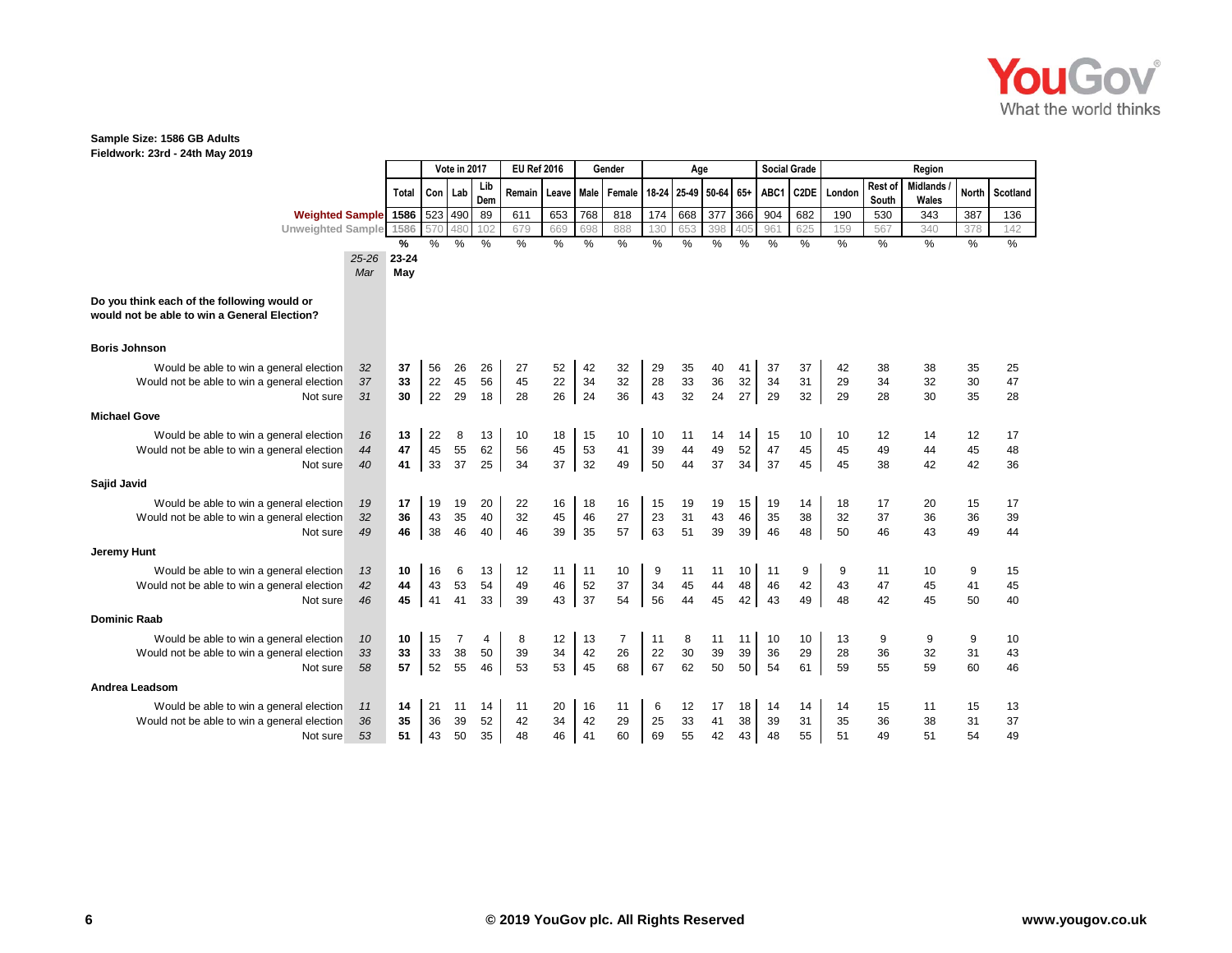

|                                                                                            |              |           | Vote in 2017 |                | <b>EU Ref 2016</b> |                  |      | Gender                |          | Age      |                      |               | <b>Social Grade</b> |      |                |                  | Region            |       |          |
|--------------------------------------------------------------------------------------------|--------------|-----------|--------------|----------------|--------------------|------------------|------|-----------------------|----------|----------|----------------------|---------------|---------------------|------|----------------|------------------|-------------------|-------|----------|
|                                                                                            | <b>Total</b> | Con   Lab |              | Lib<br>Dem     | Remain             |                  |      | Leave   Male   Female | 18-24    |          | 25-49 50-64 65+ ABC1 |               |                     |      | C2DE London    | Rest of<br>South | Midlands<br>Wales | North | Scotland |
| <b>Weighted Sample</b> 1586                                                                |              |           | 523 490      | 89             | 611                | 653              | 768  | 818                   | 174      | 668      | 377                  | 366           | 904                 | 682  | 190            | 530              | 343               | 387   | 136      |
| Unweighted Sample 1586                                                                     |              | 570       | 480          | 102            | 679                | 669              | 698  | 888                   | 130      | 653      | 398                  | 405           | 961                 | 625  | 159            | 567              | 340               | 378   | 142      |
|                                                                                            | %            | %         | %            | %              | $\%$               | $\%$             | $\%$ | $\%$                  | $\%$     | $\%$     | $\%$                 | $\frac{0}{0}$ | $\%$                | $\%$ | $\%$           | $\%$             | $\%$              | $\%$  | $\%$     |
| <b>Penny Mordaunt</b>                                                                      |              |           |              |                |                    |                  |      |                       |          |          |                      |               |                     |      |                |                  |                   |       |          |
| Would be able to win a general election                                                    | 6            | 8         |              |                | 6                  | 5                | 8    | 3                     |          | 5        |                      | 5             |                     |      | 12             | 6                |                   | 4     | 6        |
| Would not be able to win a general election                                                | 34           | 38        | 35           | 48             | 35                 | 39               | 43   | 26                    | 18       | 29       | 40                   | 47            | 35                  | 33   | 29             | 35               | 36                | 32    | 40       |
| Not sure                                                                                   | 60           | 54        | 61           | 45             | 59                 | 56               | 49   | 70                    | 74       | 66       | 55                   | 48            | 58                  | 63   | 59             | 59               | 60                | 64    | 54       |
| <b>Matt Hancock</b>                                                                        |              |           |              |                |                    |                  |      |                       |          |          |                      |               |                     |      |                |                  |                   |       |          |
| Would be able to win a general election                                                    | 3            |           | 2            |                |                    | 3                |      | 3                     |          | 3        |                      | 3             |                     |      |                |                  |                   | 3     | 6        |
| Would not be able to win a general election                                                | 34           | 36        | 35           | 47             | 34                 | 38<br>59         | 44   | 24                    | 24<br>72 | 30<br>67 | $37\,$               | 42            | 36                  | 31   | 33             | 35               | 34                | 30    | 40       |
| Not sure                                                                                   | 63           | 60        | 63           | 50             | 62                 |                  | 52   | 73                    |          |          | 58                   | 55            | 60                  | 67   | 64             | 61               | 63                | 68    | 54       |
| <b>Rory Stewart</b>                                                                        |              |           |              |                |                    |                  |      |                       |          |          |                      |               |                     |      |                |                  |                   |       |          |
| Would be able to win a general election                                                    | 3            | 3         | 3            | $\overline{2}$ | 3                  | $\overline{2}$   | 3    | $\overline{2}$        |          |          | 2                    |               |                     |      |                |                  |                   | 3     | 6        |
| Would not be able to win a general election                                                | 33           | 37        | 33           | 41             | 32                 | 38<br>60         | 43   | 24                    | 22       | 30       | $38\,$               | 40            | 34                  | 33   | 33             | 35               | 34                | 29    | 38       |
| Not sure                                                                                   | 64           | 60        | 64           | 57             | 64                 |                  | 53   | 74                    | 74       | 68       | 60                   | 56            | 62                  | 66   | 65             | 63               | 64                | 68    | 55       |
| $25 - 26$                                                                                  | 23-24        |           |              |                |                    |                  |      |                       |          |          |                      |               |                     |      |                |                  |                   |       |          |
| Mar                                                                                        | May          |           |              |                |                    |                  |      |                       |          |          |                      |               |                     |      |                |                  |                   |       |          |
| Do you think each of the following would do a<br>good job or a bad job at handling Brexit? |              |           |              |                |                    |                  |      |                       |          |          |                      |               |                     |      |                |                  |                   |       |          |
| <b>Boris Johnson</b>                                                                       |              |           |              |                |                    |                  |      |                       |          |          |                      |               |                     |      |                |                  |                   |       |          |
| Good job at handling Brexit<br>24                                                          | 23           | 44        | 10           | 6              | 8                  | 43               | 26   | 20                    | 10       | 19       | 25                   | 35            | 22                  | 25   | 15             | 23               | 30                | 25    | 13       |
| Bad job at handling Brexit<br>43                                                           | 43           | 29        | 61           | 77             | 67                 | 25               | 46   | 40                    | 44       | 43       | 48                   | 37            | 47                  | 38   | 46             | 44               | 37                | 42    | 54       |
| 9<br>Neither                                                                               | 9            | 8         | 8            | 8              | 8                  | $\boldsymbol{9}$ | 8    | 9                     | 3        | $\bf 8$  | 9                    | 11            | $\overline{7}$      | 10   | $\overline{7}$ | 8                | 10                | 8     | 8        |
| 24<br>Not sure                                                                             | 25           | 18        | 22           | 9              | 18                 | 23               | 20   | 30                    | 42       | 29       | 19                   | 17            | 24                  | 27   | 32             | 25               | 23                | 25    | 24       |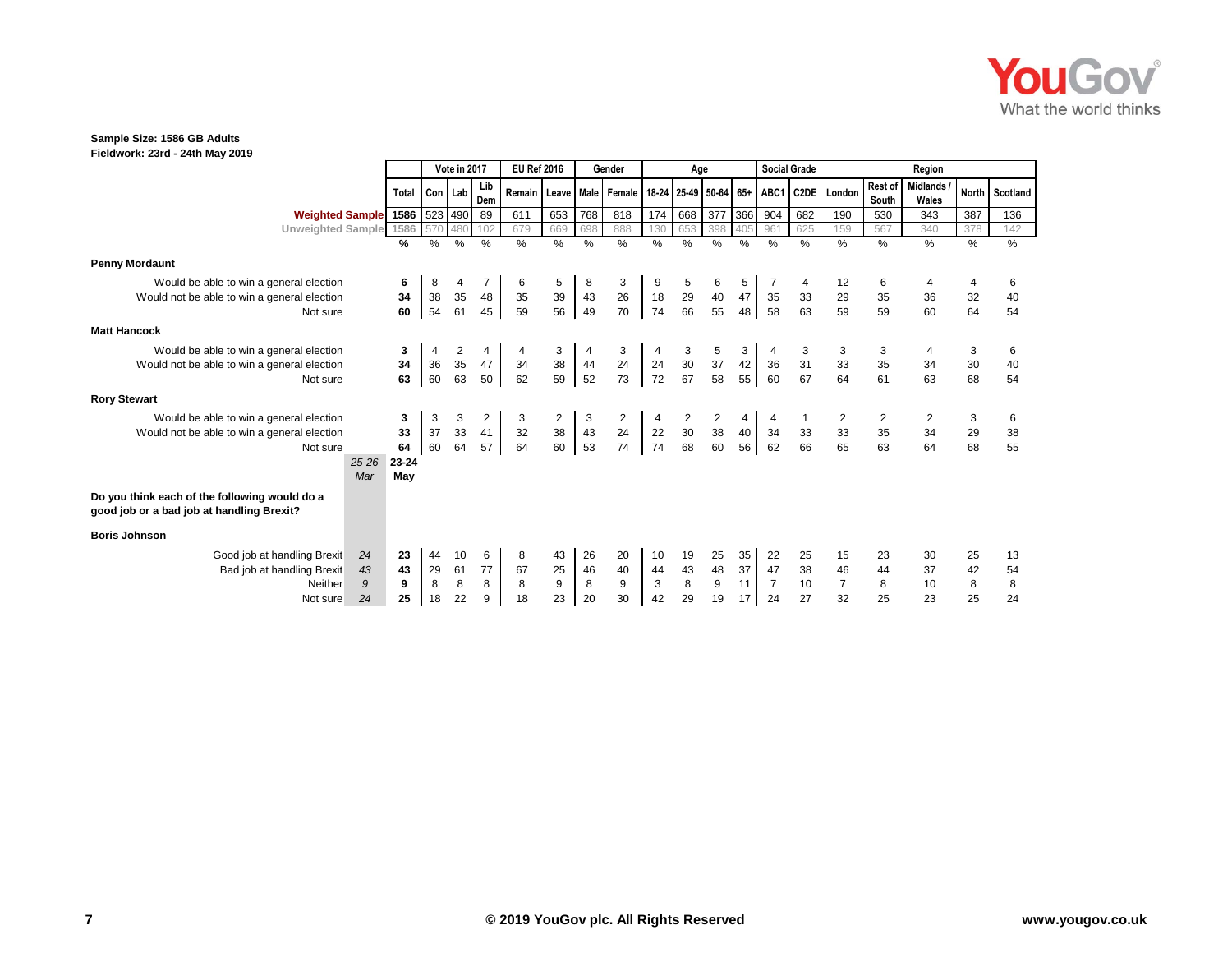

**Fieldwork: 23rd - 24th May 2019**

|                       |                                       |                | Vote in 2017 |          | <b>EU Ref 2016</b> |               |                | Gender         |               | Age            |                      |          |          | <b>Social Grade</b> |          |                | Region         |                  |                          |                |          |
|-----------------------|---------------------------------------|----------------|--------------|----------|--------------------|---------------|----------------|----------------|---------------|----------------|----------------------|----------|----------|---------------------|----------|----------------|----------------|------------------|--------------------------|----------------|----------|
|                       |                                       |                | <b>Total</b> | Con      | Lab                | Lib<br>Dem    | Remain         | Leave          | Male          | Female         | 18-24                | 25-49    | 50-64    | $65+$               | ABC1     | C2DE           | London         | Rest of<br>South | <b>Midlands</b><br>Wales | <b>North</b>   | Scotland |
|                       | Weighted Sample 1586                  |                |              | 523      | 490                | 89            | 611            | 653            | 768           | 818            | 174                  | 668      | 377      | 366                 | 904      | 682            | 190            | 530              | 343                      | 387            | 136      |
|                       | <b>Unweighted Sample</b>              |                | 1586         | 57C      | 480                | 102           | 679            | 669            | 698           | 888            | 130                  | 653      | 398      | 405                 | 961      | 625            | 159            | 567              | 340                      | 378            | 142      |
|                       |                                       |                | %            | $\%$     | %                  | $\frac{0}{0}$ | $\%$           | $\%$           | $\frac{0}{0}$ | $\frac{9}{6}$  | %                    | $\%$     | $\%$     | $\frac{0}{0}$       | $\%$     | $\%$           | $\%$           | $\frac{0}{0}$    | $\%$                     | $\%$           | $\%$     |
|                       |                                       | $25 - 26$      | 23-24        |          |                    |               |                |                |               |                |                      |          |          |                     |          |                |                |                  |                          |                |          |
|                       |                                       | Mar            | May          |          |                    |               |                |                |               |                |                      |          |          |                     |          |                |                |                  |                          |                |          |
| <b>Michael Gove</b>   |                                       |                |              |          |                    |               |                |                |               |                |                      |          |          |                     |          |                |                |                  |                          |                |          |
|                       | Good job at handling Brexit           | 13             | 10           | 21       | 5                  | 5             | 6              | 17             | 12            | 9              | 6                    | 7        | 14       | 14                  | 13       | $\overline{7}$ | 8              | 11               | 13                       | 10             | 8        |
|                       | Bad job at handling Brexit            | 39             | 42           | 36       | 53                 | 66            | 55             | 35             | 48            | 36             | 38                   | 42       | 45       | 40                  | 44       | 40             | 41             | 42               | 40                       | 40             | 51       |
|                       | Neither                               | 13             | 13           | 14       | 11                 | 12            | 12             | 16             | 14            | 12             | $\overline{7}$       | 11       | 14       | 20                  | 12       | 15             | 12             | 12               | 14                       | 14             | 14       |
|                       | Not sure                              | 35             | 34           | 28       | 30                 | 17            | 27             | 32             | 26            | 43             | 49                   | 39       | 27       | 26                  | 32       | 38             | 39             | 34               | 33                       | 36             | 27       |
| Sajid Javid           |                                       |                |              |          |                    |               |                |                |               |                |                      |          |          |                     |          |                |                |                  |                          |                |          |
|                       | Good job at handling Brexit           | 13             | 8            | 12       | 7                  | 12            | 9              | 8              | 10            | 7              | 9                    | 7        | 10       | 8                   | 9        | 7              | 7              | 8                | 11                       | $\overline{7}$ | 6        |
|                       | Bad job at handling Brexit            | 25             | 31           | 31       | 32                 | 45            | 33             | 33             | 37            | 25             | 22                   | 28       | 34       | 35                  | 31       | 30             | 29             | 31               | 28                       | 33             | 34       |
|                       | Neither                               | 16             | 17           | 19       | 18                 | 15            | 18             | 18             | 20            | 15             | 9                    | 16       | 19       | 22                  | 17       | 18             | 20             | 18               | 18                       | 15             | 18       |
|                       | Not sure                              | 47             | 44           | 38       | 43                 | 29            | 40             | 41             | 33            | 53             | 60                   | 48       | 36       | 35                  | 43       | 44             | 44             | 43               | 42                       | 45             | 42       |
| <b>Jeremy Hunt</b>    |                                       |                |              |          |                    |               |                |                |               |                |                      |          |          |                     |          |                |                |                  |                          |                |          |
|                       |                                       |                |              |          |                    |               |                |                |               |                |                      |          |          |                     |          |                |                |                  |                          |                |          |
|                       | Good job at handling Brexit           | $\overline{7}$ | 7            | 10       | 5                  | 8             | 9              | $\overline{7}$ | 6             | 7              | 4                    | 4        | 9        | 9                   | 7        | 6              | 5              | 7                | 9                        | 5              | 9        |
|                       | Bad job at handling Brexit<br>Neither | 36             | 38<br>15     | 34<br>19 | 48<br>11           | 58<br>12      | 46<br>12       | 36<br>19       | 46<br>17      | 31<br>12       | 33<br>$\overline{7}$ | 39<br>13 | 42<br>14 | 36<br>22            | 41<br>14 | 34<br>16       | 39<br>14       | 40<br>14         | 36<br>17                 | 38<br>14       | 38<br>15 |
|                       | Not sure                              | 15<br>41       | 40           | 37       | 35                 | 21            | 34             | 38             | 31            | 49             | 56                   | 44       | 35       | 32                  | 38       | 43             | 43             | 40               | 38                       | 43             | 39       |
|                       |                                       |                |              |          |                    |               |                |                |               |                |                      |          |          |                     |          |                |                |                  |                          |                |          |
| <b>Dominic Raab</b>   |                                       |                |              |          |                    |               |                |                |               |                |                      |          |          |                     |          |                |                |                  |                          |                |          |
|                       | Good job at handling Brexit           | 9              | 8            | 17       | 3                  | 4             | 4              | 13             | 10            | 6              | 4                    | 5        | 11       | 11                  | 8        | $\overline{7}$ | $\overline{7}$ | 9                | $\overline{7}$           | 8              | 5        |
|                       | Bad job at handling Brexit            | 28             | 30           | 22       | 38                 | 55            | 40             | 24             | 40            | 21             | 27                   | 30       | 33       | 29                  | 33       | 26             | 27             | 30               | 29                       | 29             | 37       |
|                       | Neither                               | 13             | 14           | 17       | 11                 | 11            | 12             | 18             | 16            | 13             | 3                    | 13       | 15       | 21                  | 13       | 16             | 10             | 14               | 15                       | 15             | 15       |
|                       | Not sure                              | 50             | 48           | 44       | 48                 | 30            | 44             | 45             | 35            | 61             | 67                   | 52       | 41       | 39                  | 46       | 51             | 56             | 47               | 48                       | 48             | 43       |
| Andrea Leadsom        |                                       |                |              |          |                    |               |                |                |               |                |                      |          |          |                     |          |                |                |                  |                          |                |          |
|                       | Good job at handling Brexit           | 9              | 13           | 24       | 8                  | 8             | $\overline{7}$ | 22             | 15            | 10             | 4                    | 9        | 17       | 18                  | 12       | 13             | 10             | 14               | 13                       | 14             | 6        |
|                       | Bad job at handling Brexit            | 29             | 31           | 25       | 39                 | 51            | 43             | 24             | 39            | 23             | 28                   | 30       | 33       | 31                  | 34       | 27             | 32             | 32               | 29                       | 31             | 30       |
|                       | Neither                               | 14             | 14           | 15       | 12                 | 14            | 12             | 15             | 14            | 14             | 6                    | 12       | 16       | 18                  | 12       | 15             | 14             | 11               | 16                       | 13             | 18       |
|                       | Not sure                              | 48             | 43           | 37       | 42                 | 27            | 39             | 39             | 32            | 53             | 62                   | 49       | 34       | 33                  | 41       | 45             | 44             | 44               | 41                       | 42             | 46       |
| <b>Penny Mordaunt</b> |                                       |                |              |          |                    |               |                |                |               |                |                      |          |          |                     |          |                |                |                  |                          |                |          |
|                       | Good job at handling Brexit           |                | 4            | 6        | 2                  | 4             | 3              | 4              | 6             | $\overline{2}$ | 10                   | 2        | 6        | 4                   | 5        | 3              | $\overline{7}$ | 4                | 4                        | 4              | 3        |
|                       | Bad job at handling Brexit            |                | 26           | 22       | 29                 | 48            | 32             | 24             | 32            | 20             | 18                   | 23       | 28       | 32                  | 26       | 26             | 23             | 26               | 25                       | 28             | 28       |
|                       | Neither                               |                | 14           | 17       | 13                 | 11            | 13             | 17             | 16            | 13             | 3                    | 15       | 14       | 20                  | 14       | 16             | 11             | 13               | 19                       | 13             | 14       |
|                       | Not sure                              |                | 56           | 55       | 56                 | 37            | 52             | 55             | 46            | 65             | 70                   | 60       | 53       | 44                  | 55       | 56             | 59             | 57               | 52                       | 55             | 55       |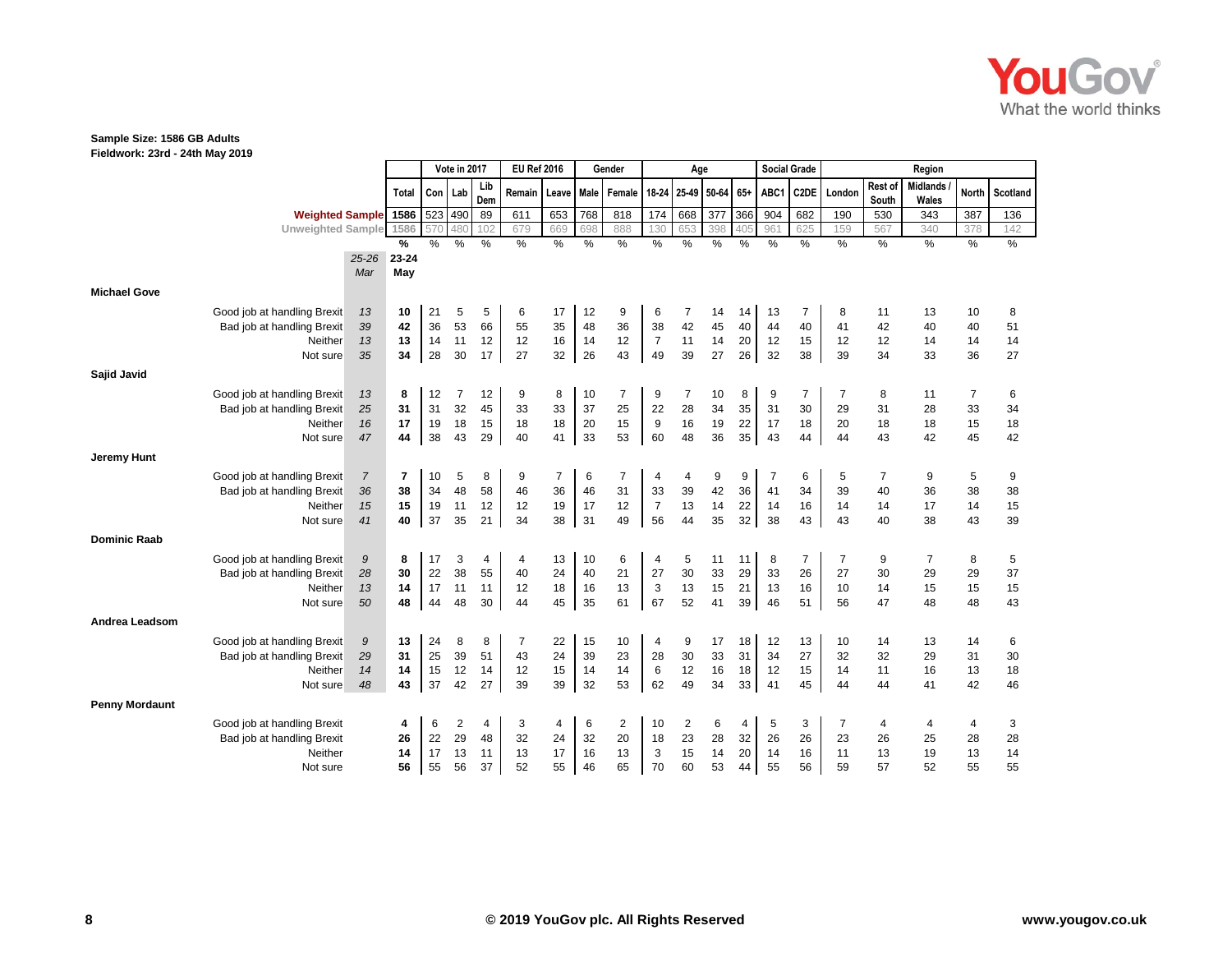

**Fieldwork: 23rd - 24th May 2019**

|                                                                                     |          |              |           | Vote in 2017 |                | <b>EU Ref 2016</b> |          |      | Gender      |                | Age |                 |          |          | <b>Social Grade</b> |          |                  | Region                   |              |                 |
|-------------------------------------------------------------------------------------|----------|--------------|-----------|--------------|----------------|--------------------|----------|------|-------------|----------------|-----|-----------------|----------|----------|---------------------|----------|------------------|--------------------------|--------------|-----------------|
|                                                                                     |          | <b>Total</b> | Con   Lab |              | Lib<br>Dem     | Remain             | Leave    |      | Male Female | 18-24          |     | 25-49 50-64 65+ |          | ABC1     | C2DE                | London   | Rest of<br>South | <b>Midlands</b><br>Wales | <b>North</b> | <b>Scotland</b> |
| <b>Weighted Sample</b>                                                              |          | 1586         | 523       | 490          | 89             | 611                | 653      | 768  | 818         | 174            | 668 | 377             | 366      | 904      | 682                 | 190      | 530              | 343                      | 387          | 136             |
| <b>Unweighted Sample</b>                                                            |          | 1586         | 570       | 480          | 102            | 679                | 669      | 698  | 888         | 130            | 653 | 398             | 405      | 961      | 625                 | 159      | 567              | 340                      | 378          | 142             |
|                                                                                     |          | %            | $\%$      | %            | %              | $\%$               | %        | $\%$ | $\%$        | $\%$           | %   | %               | %        | $\%$     | $\%$                | $\%$     | %                | $\%$                     | %            | $\frac{0}{6}$   |
| <b>Matt Hancock</b>                                                                 |          |              |           |              |                |                    |          |      |             |                |     |                 |          |          |                     |          |                  |                          |              |                 |
| Good job at handling Brexit                                                         |          | 2            | 4         | 1            | 2              | 3                  | 3        | 3    | 2           | 3              | 2   | 3               | 3        | 3        | $\overline{2}$      | 3        | 2                | $\mathbf{1}$             | 3            | 3               |
| Bad job at handling Brexit                                                          |          | 26           | 19        | 30           | 45             | 32                 | 22       | 34   | 18          | 24             | 24  | 27              | 27       | 27       | 24                  | 23       | 25               | 24                       | 28           | 28              |
| Neither                                                                             |          | 15           | 18        | 11           | 15             | 13                 | 18       | 16   | 14          | $\,6$          | 13  | 16              | 22       | 15       | 15                  | 12       | 14               | 19                       | 13           | 16              |
| Not sure                                                                            |          | 57           | 59        | 57           | 38             | 53                 | 58       | 47   | 67          | 68             | 61  | 54              | 48       | 56       | 59                  | 62       | 58               | 56                       | 56           | 53              |
| <b>Rory Stewart</b>                                                                 |          |              |           |              |                |                    |          |      |             |                |     |                 |          |          |                     |          |                  |                          |              |                 |
| Good job at handling Brexit                                                         |          | 3            | 4         | 3            | 3              | 4                  | 3        | 3    | 3           | 7              | 2   | 2               | 4        | 4        | 2                   | 4        | 3                | $\mathbf{1}$             | 4            | 5               |
| Bad job at handling Brexit                                                          |          | 24           | 18        | 27           | 40             | 28                 | 21       | 32   | 16          | 23             | 22  | 28              | 23       | 24       | 24                  | 22       | 22               | 24                       | 26           | 26              |
| Neither                                                                             |          | 14           | 17        | 11           | 13             | 13                 | 16       | 15   | 13          | $\overline{4}$ | 12  | 14              | 21       | 13       | 15                  | 10       | 13               | 17                       | 14           | 15              |
| Not sure                                                                            |          | 59           | 61        | 59           | 44             | 55                 | 60       | 50   | 67          | 66             | 63  | 55              | 52       | 59       | 60                  | 64       | 62               | 58                       | 56           | 55              |
|                                                                                     | 25-26    | 23-24        |           |              |                |                    |          |      |             |                |     |                 |          |          |                     |          |                  |                          |              |                 |
|                                                                                     | Mar      | May          |           |              |                |                    |          |      |             |                |     |                 |          |          |                     |          |                  |                          |              |                 |
| Do you think each of the following does or does<br>not have a likeable personality? |          |              |           |              |                |                    |          |      |             |                |     |                 |          |          |                     |          |                  |                          |              |                 |
| <b>Boris Johnson</b>                                                                |          |              |           |              |                |                    |          |      |             |                |     |                 |          |          |                     |          |                  |                          |              |                 |
| Does have a likeable personality                                                    | 43       | 42           | 64        | 28           | 27             | 26                 | 61       | 46   | 38          | 29             | 39  | 45              | 50       | 40       | 44                  | 40       | 43               | 47                       | 43           | 21              |
| Does not have a likeable personality                                                | 38       | 40           | 23        | 59           | 65             | 61                 | 23       | 39   | 41          | 39             | 41  | 42              | 37       | 44       | 35                  | 41       | 38               | 35                       | 40           | 57              |
| Not sure                                                                            | 19       | 18           | 12        | 13           | $\overline{7}$ | 12                 | 16       | 16   | 21          | 32             | 21  | 13              | 14       | 16       | 21                  | 18       | 19               | 18                       | 18           | 21              |
| <b>Michael Gove</b>                                                                 |          |              |           |              |                |                    |          |      |             |                |     |                 |          |          |                     |          |                  |                          |              |                 |
|                                                                                     |          |              |           |              |                |                    |          | 11   |             | $\overline{7}$ | 7   |                 |          |          |                     |          |                  | 10                       | 8            |                 |
| Does have a likeable personality<br>Does not have a likeable personality            | 11<br>55 | 10<br>58     | 17<br>58  | 5<br>67      | 7<br>81        | 7<br>70            | 15<br>55 | 64   | 9<br>52     | 47             | 56  | 12<br>65        | 15<br>59 | 11<br>60 | 8<br>55             | 14<br>50 | 9<br>59          | 60                       | 60           | 11<br>58        |
| Not sure                                                                            | 34       | 32           | 24        | 27           | 12             | 23                 | 30       | 25   | 39          | 46             | 37  | 23              | 26       | 28       | 37                  | 35       | 32               | 31                       | 32           | 31              |
| Sajid Javid                                                                         |          |              |           |              |                |                    |          |      |             |                |     |                 |          |          |                     |          |                  |                          |              |                 |
| Does have a likeable personality                                                    | 26       | 25           | 32        | 27           | 32             | 30                 | 25       | 25   | 24          | 19             | 21  | 32              | 28       | 27       | 22                  | 26       | 26               | 25                       | 23           | 19              |
| Does not have a likeable personality                                                | 26       | 31           | 28        | 32           | 39             | 32                 | 31       | 38   | 23          | 22             | 31  | 33              | 32       | 31       | 30                  | 30       | 29               | 31                       | 31           | 36              |
| Not sure                                                                            | 48       | 45           | 39        | 41           | 29             | 38                 | 44       | 36   | 53          | 60             | 48  | 35              | 41       | 42       | 48                  | 44       | 45               | 44                       | 46           | 44              |
|                                                                                     |          |              |           |              |                |                    |          |      |             |                |     |                 |          |          |                     |          |                  |                          |              |                 |
| Jeremy Hunt                                                                         |          |              |           |              |                |                    |          |      |             |                |     |                 |          |          |                     |          |                  |                          |              |                 |
| Does have a likeable personality                                                    | 15       | 12           | 21        | 8            | 19             | 14                 | 14       | 13   | 11          | 8              | 7   | 17              | 19       | 14       | 10                  | 15       | 13               | 10                       | 12           | 16              |
| Does not have a likeable personality                                                | 42       | 46           | 39        | 60           | 59             | 54                 | 44       | 51   | 42          | 34             | 50  | 47              | 44       | 47       | 45                  | 44       | 46               | 48                       | 47           | 44              |
| Not sure                                                                            | 43       | 41           | 40        | 33           | 22             | 32                 | 42       | 36   | 47          | 57             | 43  | 36              | 37       | 39       | 45                  | 41       | 41               | 42                       | 41           | 41              |
| <b>Dominic Raab</b>                                                                 |          |              |           |              |                |                    |          |      |             |                |     |                 |          |          |                     |          |                  |                          |              |                 |
| Does have a likeable personality                                                    | 13       | 12           | 21        | 8            | 9              | 10                 | 18       | 15   | 9           | 5              | 8   | 17              | 18       | 11       | 13                  | 14       | 12               | 12                       | 11           | 8               |
| Does not have a likeable personality                                                | 24       | 28           | 19        | 33           | 45             | 35                 | 22       | 36   | 20          | 27             | 27  | 29              | 27       | 30       | 24                  | 26       | 30               | 24                       | 27           | 33              |
| Not sure                                                                            | 62       | 61           | 60        | 59           | 46             | 56                 | 60       | 49   | 72          | 68             | 65  | 54              | 55       | 59       | 63                  | 60       | 58               | 64                       | 62           | 59              |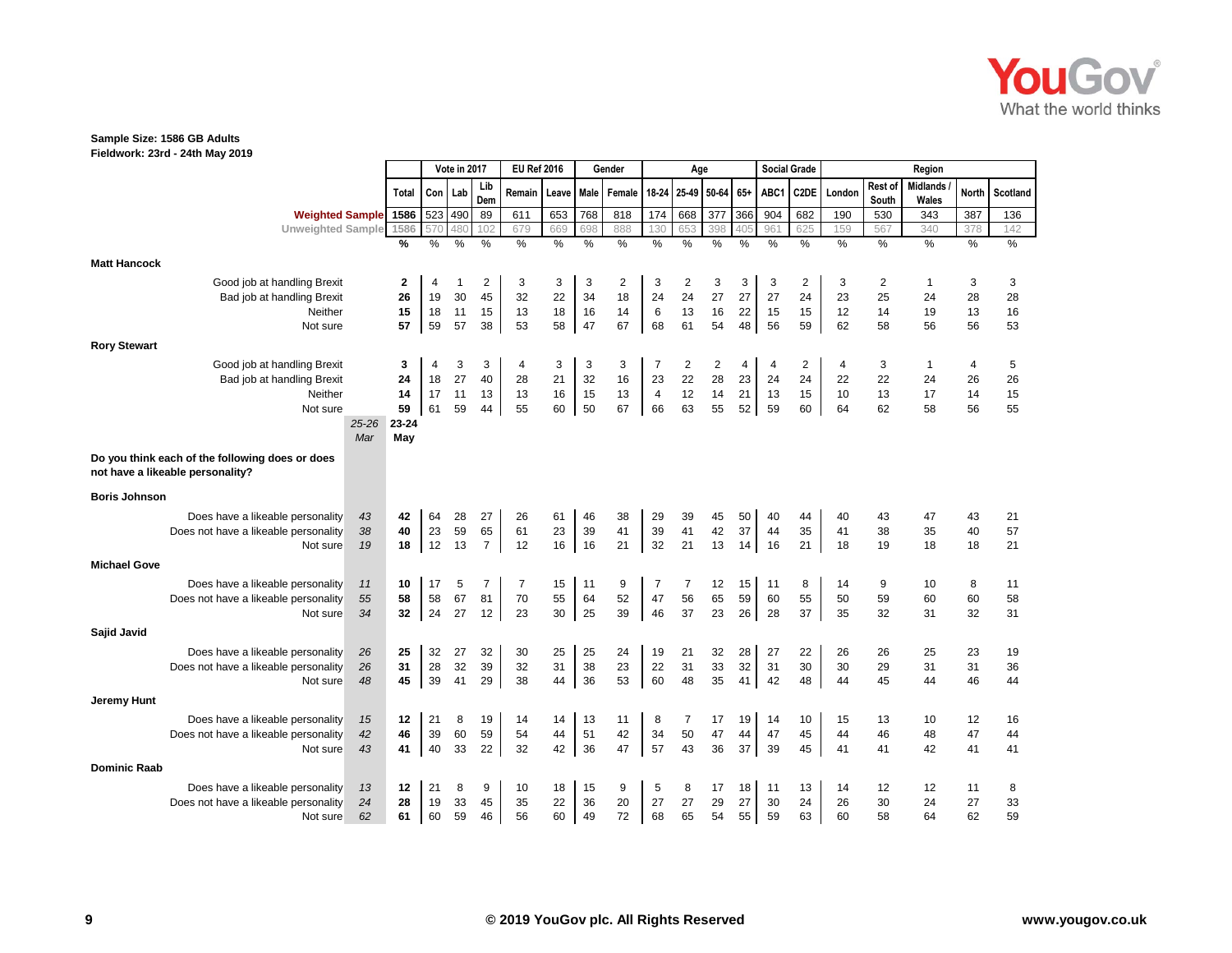

**Fieldwork: 23rd - 24th May 2019**

|                                                                                       |           |                         |          | Vote in 2017 |                | <b>EU Ref 2016</b> |                |          | Gender   |                      | Age            |             |               |          | <b>Social Grade</b> |                |                  | Region                   |                |          |
|---------------------------------------------------------------------------------------|-----------|-------------------------|----------|--------------|----------------|--------------------|----------------|----------|----------|----------------------|----------------|-------------|---------------|----------|---------------------|----------------|------------------|--------------------------|----------------|----------|
|                                                                                       |           | Total                   | Con Lab  |              | Lib<br>Dem     | Remain             | Leave Male     |          | Female   | 18-24                |                | 25-49 50-64 | 65+           | ABC1     | C2DE                | London         | Rest of<br>South | <b>Midlands</b><br>Wales | <b>North</b>   | Scotland |
| <b>Weighted Sample</b>                                                                |           | 1586                    | 523 490  |              | 89             | 611                | 653            | 768      | 818      | $\frac{1}{174}$      | 668            | 377         | 366           | 904      | 682                 | 190            | 530              | 343                      | 387            | 136      |
| <b>Unweighted Sample</b>                                                              |           | 1586                    | 570      | 480          | 102            | 679                | 669            | 698      | 888      | 130                  | 653            | 398         | 405           | 961      | 625                 | 159            | 567              | 340                      | 378            | 142      |
|                                                                                       |           | %                       | $\%$     | $\%$         | %              | $\%$               | $\%$           | %        | $\%$     | $\frac{0}{0}$        | $\%$           | $\%$        | $\frac{0}{0}$ | $\%$     | $\%$                | $\%$           | $\%$             | $\%$                     | $\%$           | $\%$     |
|                                                                                       | $25 - 26$ | 23-24                   |          |              |                |                    |                |          |          |                      |                |             |               |          |                     |                |                  |                          |                |          |
|                                                                                       | Mar       | May                     |          |              |                |                    |                |          |          |                      |                |             |               |          |                     |                |                  |                          |                |          |
| <b>Andrea Leadsom</b>                                                                 |           |                         |          |              |                |                    |                |          |          |                      |                |             |               |          |                     |                |                  |                          |                |          |
| Does have a likeable personality                                                      | 16        | 17                      | 31       | 12           | 14             | 13                 | 27             | 20       | 15       | 5                    | 12             | 24          | 26            | 18       | 17                  | 14             | 21               | 16                       | 18             | 13       |
| Does not have a likeable personality                                                  | 30        | 32                      | 27       | 39           | 50             | 43                 | 25             | 39       | 26       | 26                   | 32             | 37          | 31            | 37       | 26                  | 34             | 33               | 30                       | 31             | 35       |
| Not sure                                                                              | 54        | 50                      | 43       | 49           | 36             | 44                 | 48             | 42       | 59       | 70                   | 56             | 39          | 43            | 45       | 57                  | 52             | 47               | 54                       | 51             | 53       |
| <b>Penny Mordaunt</b>                                                                 |           |                         |          |              |                |                    |                |          |          |                      |                |             |               |          |                     |                |                  |                          |                |          |
| Does have a likeable personality                                                      |           | 10                      | 15       | 7            | 15             | 11                 | 11             | 12       | 7        | 6                    | 6              |             | 12            | 10       | 9                   | 11             | 11               | 8                        | 9              | 8        |
| Does not have a likeable personality                                                  |           | 21                      | 16       | 24           | 30             | 25                 | 19             | 26       | 17       | 16                   | 19             | 16<br>24    | 24            | 22       | 20                  | 19             | 20               | 21                       | 22             | 23       |
| Not sure                                                                              |           | 69                      | 69       | 70           | 55             | 65                 | 70             | 62       | 76       | 78                   | 75             | 60          | 63            | 68       | 71                  | 70             | 68               | 71                       | 69             | 69       |
| <b>Matt Hancock</b>                                                                   |           |                         |          |              |                |                    |                |          |          |                      |                |             |               |          |                     |                |                  |                          |                |          |
|                                                                                       |           |                         |          |              |                |                    |                |          |          |                      |                |             |               |          |                     |                |                  |                          |                |          |
| Does have a likeable personality                                                      |           | $\overline{\mathbf{r}}$ | 10       | 5            | 8              | 9                  | $\overline{7}$ | 7        | 6        | 3                    | 4              | 9           | 10            | 7        | 6                   | 6              | 7                | $\overline{7}$           | $\overline{7}$ | 5        |
| Does not have a likeable personality                                                  |           | 20                      | 14       | 23           | 28             | 23                 | $18$           | 26       | 14       | 15                   | $20\,$         | 22          | 19            | 20       | 20                  | 19             | 18               | 21                       | 19             | 24       |
| Not sure                                                                              |           | 74                      | 76       | 72           | 65             | 69                 | 75             | 66       | 80       | 82                   | 76             | 69          | 71            | 74       | 74                  | 75             | 75               | 72                       | 74             | 71       |
| <b>Rory Stewart</b>                                                                   |           |                         |          |              |                |                    |                |          |          |                      |                |             |               |          |                     |                |                  |                          |                |          |
| Does have a likeable personality                                                      |           | $\overline{7}$          | 8        | 8            | 11             | 10                 | 6              | 9        | 6        | 9                    | 5              | 8           | 10            | 9        | 5                   | 9              | 8                | 5                        | 8              | 8        |
| Does not have a likeable personality                                                  |           | 18                      | 15       | 19           | 22             | 19                 | 17             | 24       | 12       | 12                   | 17             | 22          | 18            | 17       | 19                  | 15             | 18               | 20                       | 17             | 21       |
| Not sure                                                                              |           | 75                      | 77       | 73           | 68             | 71                 | 77             | 66       | 82       | 79                   | 78             | 70          | 71            | 74       | 75                  | 76             | 74               | 74                       | 76             | 71       |
|                                                                                       | $25 - 26$ | 23-24                   |          |              |                |                    |                |          |          |                      |                |             |               |          |                     |                |                  |                          |                |          |
|                                                                                       | Mar       | May                     |          |              |                |                    |                |          |          |                      |                |             |               |          |                     |                |                  |                          |                |          |
| Do you think each of the following would help<br>unite or further divide the country? |           |                         |          |              |                |                    |                |          |          |                      |                |             |               |          |                     |                |                  |                          |                |          |
| <b>Boris Johnson</b>                                                                  |           |                         |          |              |                |                    |                |          |          |                      |                |             |               |          |                     |                |                  |                          |                |          |
| Help unite the country                                                                | 19        | 18                      | 35       | 7            | 5              | 6                  | 35             | 20       | 17       | 7                    | 16             | 19          | 27            | 17       | 21                  | 13             | 21               | 23                       | 18             | 8        |
| Further divide the country                                                            | 47        | 48                      | 37       | 67           | 79             | 73                 | 29             | 51       | 46       | 51                   | 49             | 51          | 44            | 55       | 39                  | 52             | 48               | 43                       | 47             | 63       |
| Neither                                                                               | 8         | 9                       | 10       | 5            | $\overline{2}$ | 6                  | 12             | 9        | 9        | $\overline{4}$       | $\overline{7}$ | 12          | 11            | 6        | 12                  | 12             | 8                | 11                       | $\overline{7}$ | 6        |
| Not sure                                                                              | 25        | 24                      | 18       | 21           | 15             | 16                 | 24             | 20       | 29       | 38                   | 28             | 18          | 18            | 21       | 28                  | 24             | 23               | 23                       | 28             | 23       |
| <b>Michael Gove</b>                                                                   |           |                         |          |              |                |                    |                |          |          |                      |                |             |               |          |                     |                |                  |                          |                |          |
|                                                                                       |           |                         |          |              |                |                    |                |          |          |                      |                |             |               |          |                     |                |                  |                          |                |          |
| Help unite the country                                                                | 10        | 8                       | 16       | 5            | 3              | 5                  | 13             | 9        | 7        | 5                    | 4              | 11          | 13            | 10       | 5                   | $\overline{7}$ | 7                | 9                        | 6              | 11       |
| Further divide the country<br>Neither                                                 | 40<br>14  | 45<br>12                | 43<br>15 | 56<br>8      | 75<br>6        | 62<br>8            | 37<br>17       | 52<br>13 | 39<br>12 | 41<br>$\overline{4}$ | 46<br>11       | 48<br>15    | 44<br>16      | 50<br>10 | 40<br>15            | 48<br>10       | 46<br>12         | 43<br>14                 | 44<br>12       | 48<br>11 |
| Not sure                                                                              | 36        | 35                      | 26       | 31           | 17             | 25                 | 33             | 26       | 43       | 50                   | 39             | 26          | 27            | 30       | 40                  | 34             | 34               | 34                       | 38             | 31       |
|                                                                                       |           |                         |          |              |                |                    |                |          |          |                      |                |             |               |          |                     |                |                  |                          |                |          |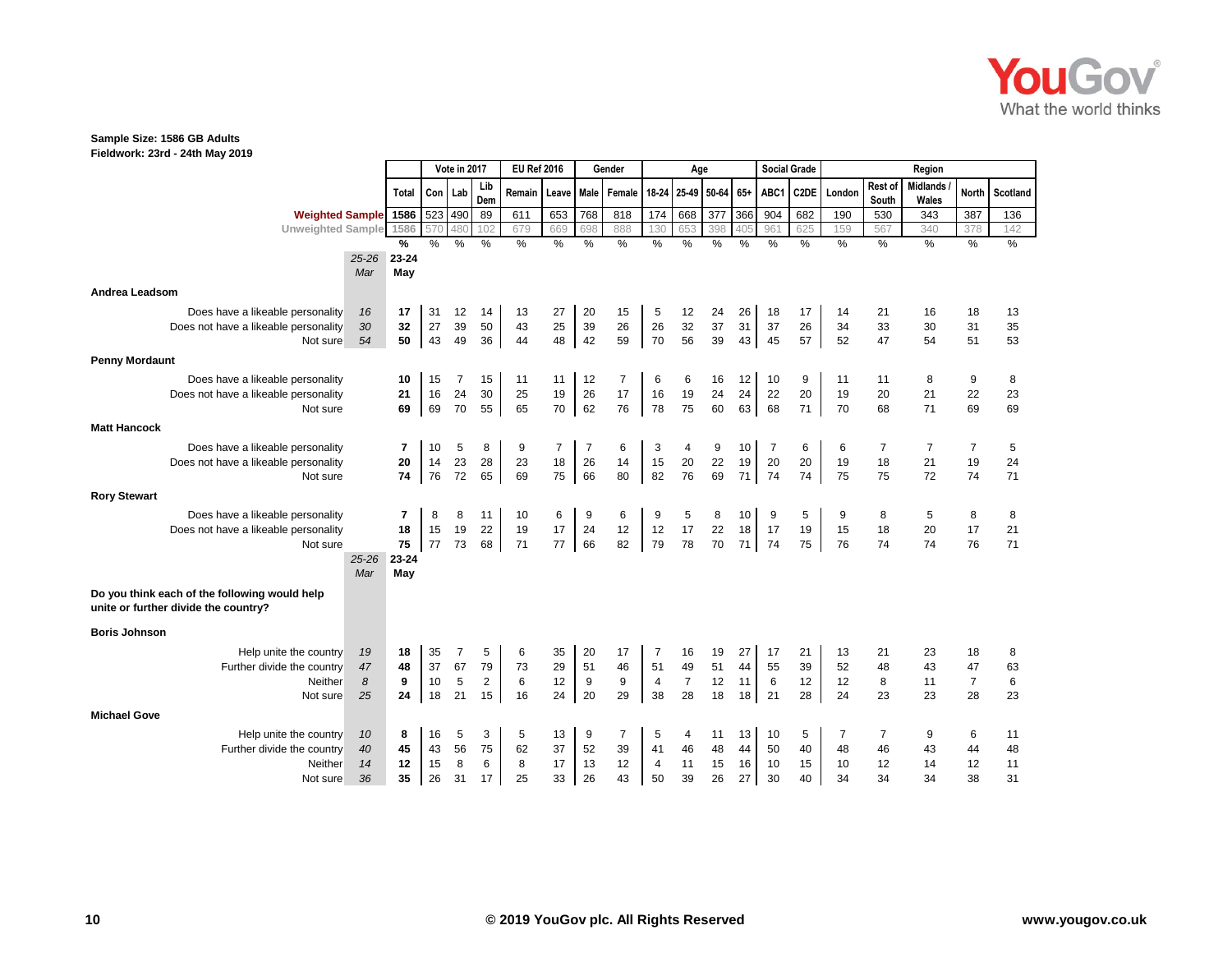

**Fieldwork: 23rd - 24th May 2019**

|                       |                                       |           | Vote in 2017 |                  |          | <b>EU Ref 2016</b> |               |                | Gender        |          | Age            |               |          |          | <b>Social Grade</b> |               |          | Region           |                          |          |            |
|-----------------------|---------------------------------------|-----------|--------------|------------------|----------|--------------------|---------------|----------------|---------------|----------|----------------|---------------|----------|----------|---------------------|---------------|----------|------------------|--------------------------|----------|------------|
|                       |                                       |           | <b>Total</b> | Con <sub>1</sub> | Lab      | Lib<br>Dem         | <b>Remain</b> | Leave          | Male          | Female   | 18 24          | 25-49         | 50-64    | $65+$    | ABC1                | C2DE          | London   | Rest of<br>South | <b>Midlands</b><br>Wales | North    | I Scotland |
|                       | <b>Weighted Sample</b>                |           | 1586         | 523              | 490      | 89                 | 611           | 653            | 768           | 818      | 174            | 668           | 377      | 366      | 904                 | 682           | 190      | 530              | 343                      | 387      | 136        |
|                       | <b>Unweighted Sample</b>              |           | 1586         | 57C              | 48       | 102                | 679           | 669            | 698           | 888      | 130            | 653           | 398      | 405      | 961                 | 625           | 159      | 567              | 340                      | 378      | 142        |
|                       |                                       |           | %            | %                | %        | %                  | $\frac{0}{0}$ | $\%$           | $\frac{0}{0}$ | $\%$     | $\%$           | $\frac{0}{0}$ | $\%$     | %        | $\%$                | $\frac{9}{6}$ | $\%$     | $\%$             | %                        | $\%$     | $\%$       |
|                       |                                       | $25 - 26$ | $23 - 24$    |                  |          |                    |               |                |               |          |                |               |          |          |                     |               |          |                  |                          |          |            |
|                       |                                       | Mar       | May          |                  |          |                    |               |                |               |          |                |               |          |          |                     |               |          |                  |                          |          |            |
| Sajid Javid           |                                       |           |              |                  |          |                    |               |                |               |          |                |               |          |          |                     |               |          |                  |                          |          |            |
|                       | Help unite the country                | 17        | 16           | 24               | 15       | 19                 | 18            | 17             | 18            | 14       | 15             | 14            | 20       | 18       | 18                  | 14            | 25       | 16               | 19                       | 11       | 11         |
|                       | Further divide the country            | 22        | 25           | 23               | 30       | 36                 | 29            | 26             | 31            | 20       | 13             | 26            | 28       | 27       | 27                  | 22            | 22       | 24               | 24                       | 28       | 29         |
|                       | Neither                               | 16        | 16           | 20               | 13       | 14                 | 15            | 19             | 18            | 14       | 8              | 13            | 20       | 21       | 14                  | 18            | 14       | 16               | 18                       | 14       | 17         |
|                       | Not sure                              | 45        | 43           | 33               | 42       | 30                 | 38            | 38             | 33            | 53       | 64             | 48            | 33       | 34       | 41                  | 46            | 39       | 44               | 38                       | 47       | 42         |
| Jeremy Hunt           |                                       |           |              |                  |          |                    |               |                |               |          |                |               |          |          |                     |               |          |                  |                          |          |            |
|                       | Help unite the country                | 9         | 7            | 12               | 5        | 6                  | 8             | 9              | 7             | 7        | 2              | 5             | 10       | 12       | 9                   | 5             | 9        | 7                | 8                        | 6        | 8          |
|                       | Further divide the country            | 34        | 37           | 34               | 48       | 50                 | 46            | 33             | 41            | 33       | 32             | 41            | 33       | 35       | 41                  | 31            | 37       | 38               | 36                       | 36       | 40         |
|                       | Neither                               | 16        | 14           | 17               | 12       | 17                 | 12            | 19             | 18            | 11       | $\overline{7}$ | 12            | 20       | 18       | 12                  | 17            | 10       | 15               | 16                       | 14       | 14         |
|                       | Not sure                              | 41        | 41           | 36               | 36       | 26                 | 33            | 39             | 33            | 49       | 60             | 43            | 37       | 35       | 38                  | 46            | 44       | 40               | 40                       | 44       | 38         |
| <b>Dominic Raab</b>   |                                       |           |              |                  |          |                    |               |                |               |          |                |               |          |          |                     |               |          |                  |                          |          |            |
|                       |                                       |           |              |                  |          |                    |               |                |               |          |                |               |          |          |                     |               |          |                  |                          |          |            |
|                       | Help unite the country                | 9         | 8            | 15               | 4        | 3                  | 5             | 12             | 10            | 5        | 3              | 4             | 11       | 11       | 8                   | 7             | 10       | 8                | $\overline{7}$           | 7        | 4          |
|                       | Further divide the country<br>Neither | 22<br>16  | 24<br>15     | 15<br>18         | 31<br>13 | 49<br>9            | 35<br>12      | 16<br>19       | 31<br>17      | 16<br>13 | 22<br>8        | 24<br>13      | 26<br>18 | 22<br>18 | 29<br>12            | 17<br>18      | 26<br>11 | 24<br>15         | 17<br>19                 | 26<br>13 | 30<br>17   |
|                       | Not sure                              | 53        | 54           | 51               | 52       | 38                 | 48            | 53             | 42            | 66       | 68             | 59            | 45       | 49       | 51                  | 58            | 53       | 53               | 57                       | 54       | 49         |
|                       |                                       |           |              |                  |          |                    |               |                |               |          |                |               |          |          |                     |               |          |                  |                          |          |            |
| Andrea Leadsom        |                                       |           |              |                  |          |                    |               |                |               |          |                |               |          |          |                     |               |          |                  |                          |          |            |
|                       | Help unite the country                | 11        | 12           | 23               | 8        | 8                  | 8             | 20             | 15            | 10       | 5              | 8             | 15       | 21       | 12                  | 13            | 11       | 14               | 11                       | 13       | 10         |
|                       | Further divide the country            | 25        | 28           | 22               | 34       | 51                 | 41            | 19             | 33            | 22       | 22             | 27            | 30       | 29       | 33                  | 20            | 27       | 31               | 25                       | 27       | 26         |
|                       | Neither                               | 16        | 14           | 16               | 13       | 11                 | 10            | 19             | 15            | 13       | 6              | 11<br>54      | 22<br>34 | 16       | 12<br>42            | 17            | 15       | 11               | 17<br>47                 | 15       | 15         |
|                       | Not sure                              | 48        | 46           | 38               | 45       | 30                 | 41            | 42             | 36            | 55       | 66             |               |          | 35       |                     | 51            | 47       | 44               |                          | 46       | 49         |
| <b>Penny Mordaunt</b> |                                       |           |              |                  |          |                    |               |                |               |          |                |               |          |          |                     |               |          |                  |                          |          |            |
|                       | Help unite the country                |           | 6            | 9                | 4        | 9                  | 6             | $\overline{7}$ | 8             | 3        | 5              | 5             | 9        | 4        | 6                   | 5             | 9        | $\overline{7}$   | 5                        | 4        | 2          |
|                       | Further divide the country            |           | 19           | 14               | 23       | 36                 | 25            | 16             | 24            | 15       | 15             | 19            | 19       | 22       | 21                  | 16            | 16       | 19               | 19                       | 20       | 20         |
|                       | Neither                               |           | 15           | 19               | 12       | 11                 | 13            | 20             | 17            | 13       | $\overline{7}$ | 12            | 18       | 19       | 13                  | 16            | 15       | 14               | 17                       | 14       | 16         |
|                       | Not sure                              |           | 61           | 58               | 61       | 44                 | 57            | 58             | 51            | 69       | 73             | 64            | 54       | 55       | 59                  | 62            | 60       | 61               | 60                       | 62       | 61         |
| <b>Matt Hancock</b>   |                                       |           |              |                  |          |                    |               |                |               |          |                |               |          |          |                     |               |          |                  |                          |          |            |
|                       | Help unite the country                |           | 3            | 6                |          | 4                  | 4             | 4              | 4             | 3        | -1             | 2             | 4        | 5        | 3                   | 3             | 5        | 3                | $\overline{2}$           | 3        | 2          |
|                       | Further divide the country            |           | 17           | 10               | 22       | 34                 | 23            | 13             | 23            | 12       | 14             | 17            | 19       | 17       | 19                  | 14            | 14       | 16               | 18                       | 18       | 20         |
|                       | Neither                               |           | 16           | 19               | 12       | 12                 | 13            | 21             | 18            | 13       | 8              | 15            | 19       | 18       | 15                  | 17            | 14       | 15               | 19                       | 15       | 15         |
|                       | Not sure                              |           | 64           | 65               | 64       | 50                 | 61            | 62             | 55            | 72       | 78             | 66            | 58       | 59       | 63                  | 66            | 66       | 65               | 61                       | 65       | 63         |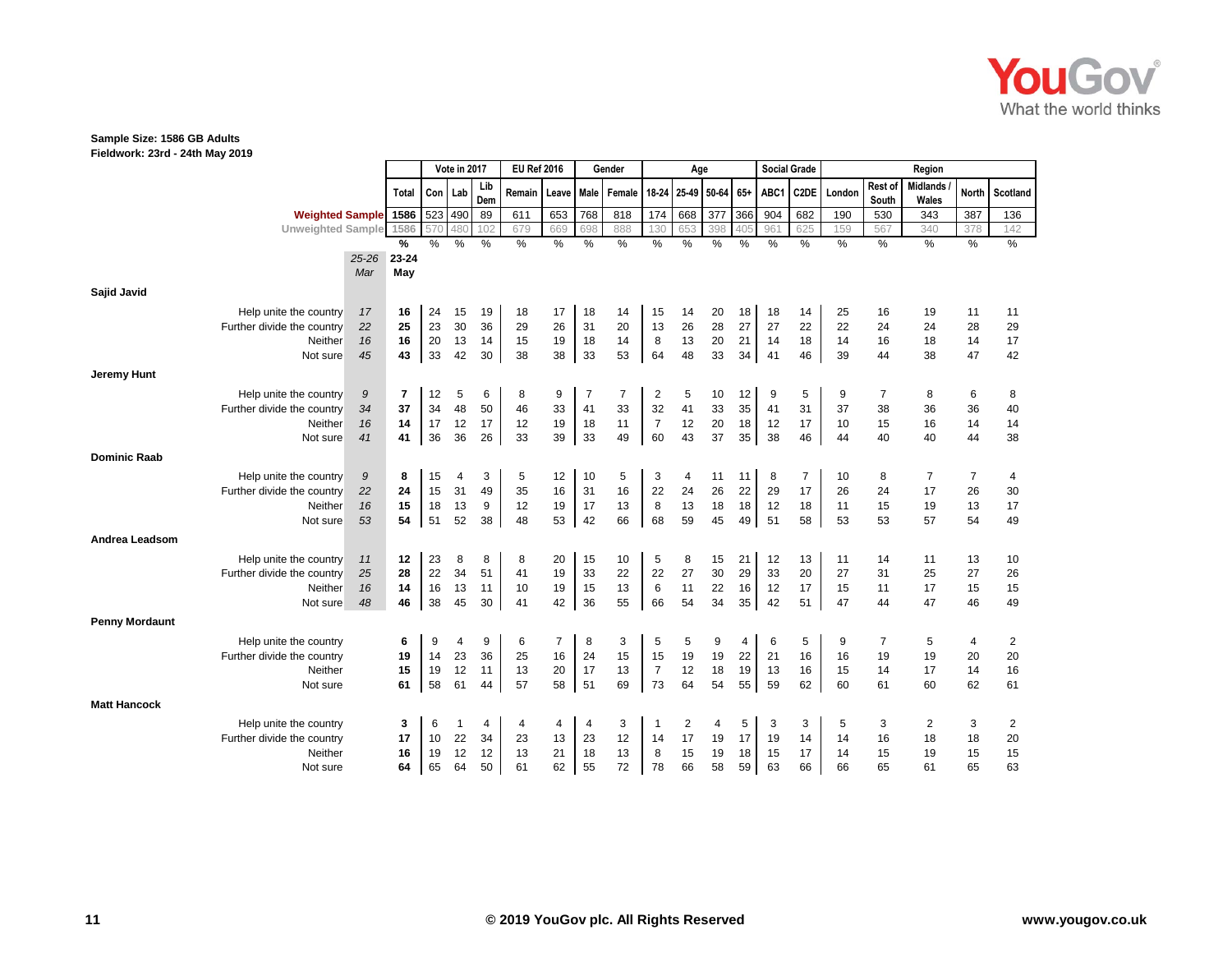

**Fieldwork: 23rd - 24th May 2019**

|                      |                                               |                |              |      | Vote in 2017 |            | <b>EU Ref 2016</b> |        |      | Gender            |       | Age            |                 |     |      | <b>Social Grade</b> |                |                  | Region                   |                |                  |
|----------------------|-----------------------------------------------|----------------|--------------|------|--------------|------------|--------------------|--------|------|-------------------|-------|----------------|-----------------|-----|------|---------------------|----------------|------------------|--------------------------|----------------|------------------|
|                      |                                               |                | <b>Total</b> | Con  | Lab          | Lib<br>Dem | Remain             | Leave  |      | Male Female 18-24 |       |                | 25-49 50-64 65+ |     | ABC1 | C2DE                | London         | Rest of<br>South | <b>Midlands</b><br>Wales | <b>North</b>   | Scotland         |
|                      | <b>Weighted Sample</b> 1586                   |                |              |      | 523 490      | 89         | 611                | 653    | 768  | 818               | 174   | 668            | 377             | 366 | 904  | 682                 | 190            | 530              | 343                      | 387            | 136              |
|                      | <b>Unweighted Sample</b>                      |                | 1586         | 570  | 480          | 102        | 679                | 669    | 698  | 888               | 130   | 653            | 398             | 405 | 961  | 625                 | 159            | 567              | 340                      | 378            | 142              |
|                      |                                               |                | %            | $\%$ | %            | $\%$       | %                  | $\%$   | $\%$ | %                 | $\%$  | %              | %               | %   | $\%$ | $\%$                | $\frac{0}{6}$  | $\frac{0}{6}$    | $\frac{9}{6}$            | $\%$           | $\%$             |
| <b>Rory Stewart</b>  |                                               |                |              |      |              |            |                    |        |      |                   |       |                |                 |     |      |                     |                |                  |                          |                |                  |
|                      | Help unite the country                        |                | 4            | 4    | 4            | 3          | 5                  | 3      | 5    | 3                 | 5     | 2              | 3               | 5   | 4    | $\overline{c}$      | 6              | 3                | 2                        | 4              | 3                |
|                      | Further divide the country                    |                | 15           | 11   | 20           | 28         | 20                 | 13     | 21   | 11                | 13    | 15             | 18              | 15  | 17   | 14                  | 12             | 15               | 14                       | 18             | 19               |
|                      | Neither                                       |                | 16           | 19   | 14           | 13         | 14                 | 21     | 19   | 14                | $\,6$ | 16             | 18              | 20  | 15   | 18                  | 12             | 16               | 21                       | 15             | 18               |
|                      | Not sure                                      |                | 64           | 66   | 63           | 55         | 61                 | 63     | 55   | 73                | 76    | 66             | 60              | 60  | 64   | 66                  | 70             | 66               | 62                       | 63             | 60               |
|                      |                                               | $25 - 26$      | 23-24        |      |              |            |                    |        |      |                   |       |                |                 |     |      |                     |                |                  |                          |                |                  |
|                      |                                               | Mar            | May          |      |              |            |                    |        |      |                   |       |                |                 |     |      |                     |                |                  |                          |                |                  |
|                      |                                               |                |              |      |              |            |                    |        |      |                   |       |                |                 |     |      |                     |                |                  |                          |                |                  |
|                      | Do you think each of the following would do a |                |              |      |              |            |                    |        |      |                   |       |                |                 |     |      |                     |                |                  |                          |                |                  |
|                      | good or a bad job at running the economy?     |                |              |      |              |            |                    |        |      |                   |       |                |                 |     |      |                     |                |                  |                          |                |                  |
|                      |                                               |                |              |      |              |            |                    |        |      |                   |       |                |                 |     |      |                     |                |                  |                          |                |                  |
| <b>Boris Johnson</b> |                                               |                |              |      |              |            |                    |        |      |                   |       |                |                 |     |      |                     |                |                  |                          |                |                  |
|                      | Good job at running the economy               | 19             | 18           | 37   | 6            | 6          | 6                  | 33     | 22   | 15                | 6     | 16             | 19              | 27  | 18   | 19                  | 14             | 20               | 21                       | 18             | 8                |
|                      | Bad job at running the economy                | 40             | 38           | 24   | 56           | 69         | 64                 | $20\,$ | 40   | 37                | 33    | 40             | 41              | 35  | 44   | 31                  | 35             | 39               | 33                       | 39             | 52               |
|                      | Neither                                       | $\overline{7}$ | 10           | 10   | 9            | 4          | 6                  | 12     | $10$ | 9                 | 12    | $\overline{7}$ | 11              | 11  | 9    | 10                  | 16             | $\overline{7}$   | 13                       | $\overline{7}$ | $\boldsymbol{9}$ |
|                      | Not sure                                      | 34             | 34           | 29   | 29           | 21         | 24                 | 36     | 29   | 39                | 48    | 37             | 29              | 27  | 30   | 40                  | 35             | 34               | 33                       | 35             | 31               |
| <b>Michael Gove</b>  |                                               |                |              |      |              |            |                    |        |      |                   |       |                |                 |     |      |                     |                |                  |                          |                |                  |
|                      | Good job at running the economy               | 16             | 13           | 26   | 8            | 11         | 10                 | 20     | 17   | 10                | 8     | 11             | 17              | 17  | 17   | 9                   | 11             | 13               | 15                       | 13             | 16               |
|                      | Bad job at running the economy                | 32             | 35           | 26   | 48           | 59         | 51                 | 26     | 39   | 32                | 30    | 36             | 40              | 33  | 38   | 31                  | 35             | 36               | 33                       | 37             | 36               |
|                      | Neither                                       | 9              | 10           | 13   | 8            | 6          | 8                  | 14     | 11   | $\boldsymbol{9}$  | $\,6$ | 8              | 13              | 15  | 9    | 13                  | $\overline{7}$ | 12               | 10                       | 10             | 11               |
|                      | Not sure                                      | 42             | 41           | 35   | 35           | 24         | 31                 | 40     | 32   | 49                | 56    | 45             | 31              | 35  | 36   | 47                  | 47             | 39               | 42                       | 40             | 38               |
| Sajid Javid          |                                               |                |              |      |              |            |                    |        |      |                   |       |                |                 |     |      |                     |                |                  |                          |                |                  |
|                      |                                               |                |              |      |              |            |                    |        |      |                   |       |                |                 |     |      |                     |                |                  |                          |                |                  |
|                      | Good job at running the economy               | 15             | 13           | 21   | 11           | 14         | 15                 | 14     | 17   | 9                 | 7     | 12             | 16              | 15  | 15   | 10                  | 14             | 13               | 15                       | 11             | 10               |
|                      | Bad job at running the economy                | 21             | 22           | 17   | 28           | 38         | 28                 | 20     | 26   | 18                | 13    | 21             | 27              | 24  | 23   | 21                  | 18             | 22               | 20                       | 23             | 29               |
|                      | Neither                                       | 12             | 13           | 16   | 10           | 10         | 10                 | 16     | 15   | 11                | 9     | 10             | 16              | 17  | 12   | 14                  | 12             | 13               | 14                       | 11             | 16               |
|                      | Not sure                                      | 52             | 52           | 46   | 51           | 38         | 46                 | 50     | 41   | 62                | 71    | 57             | 42              | 44  | 50   | 55                  | 56             | 52               | 50                       | 54             | 45               |
| <b>Jeremy Hunt</b>   |                                               |                |              |      |              |            |                    |        |      |                   |       |                |                 |     |      |                     |                |                  |                          |                |                  |
|                      | Good job at running the economy               | 12             | 10           | 19   | 5            | 12         | 9                  | 13     | 11   | 8                 | 6     | 6              | 12              | 16  | 12   | 8                   | 7              | 11               | 10                       | 10             | 6                |
|                      | Bad job at running the economy                | 32             | 33           | 23   | 46           | 44         | 44                 | 25     | 38   | 28                | 29    | 35             | 33              | 30  | 35   | 29                  | 31             | 32               | 31                       | 35             | 34               |
|                      | Neither                                       | 11             | 11           | 13   | 9            | 8          | 9                  | 15     | 13   | 9                 | 5     | 9              | 13              | 15  | 9    | 13                  | 10             | 12               | 12                       | 10             | 12               |
|                      | Not sure                                      | 45             | 47           | 44   | 40           | 36         | 38                 | 47     | 38   | 55                | 61    | 50             | 41              | 39  | 44   | 51                  | 53             | 45               | 47                       | 45             | 48               |